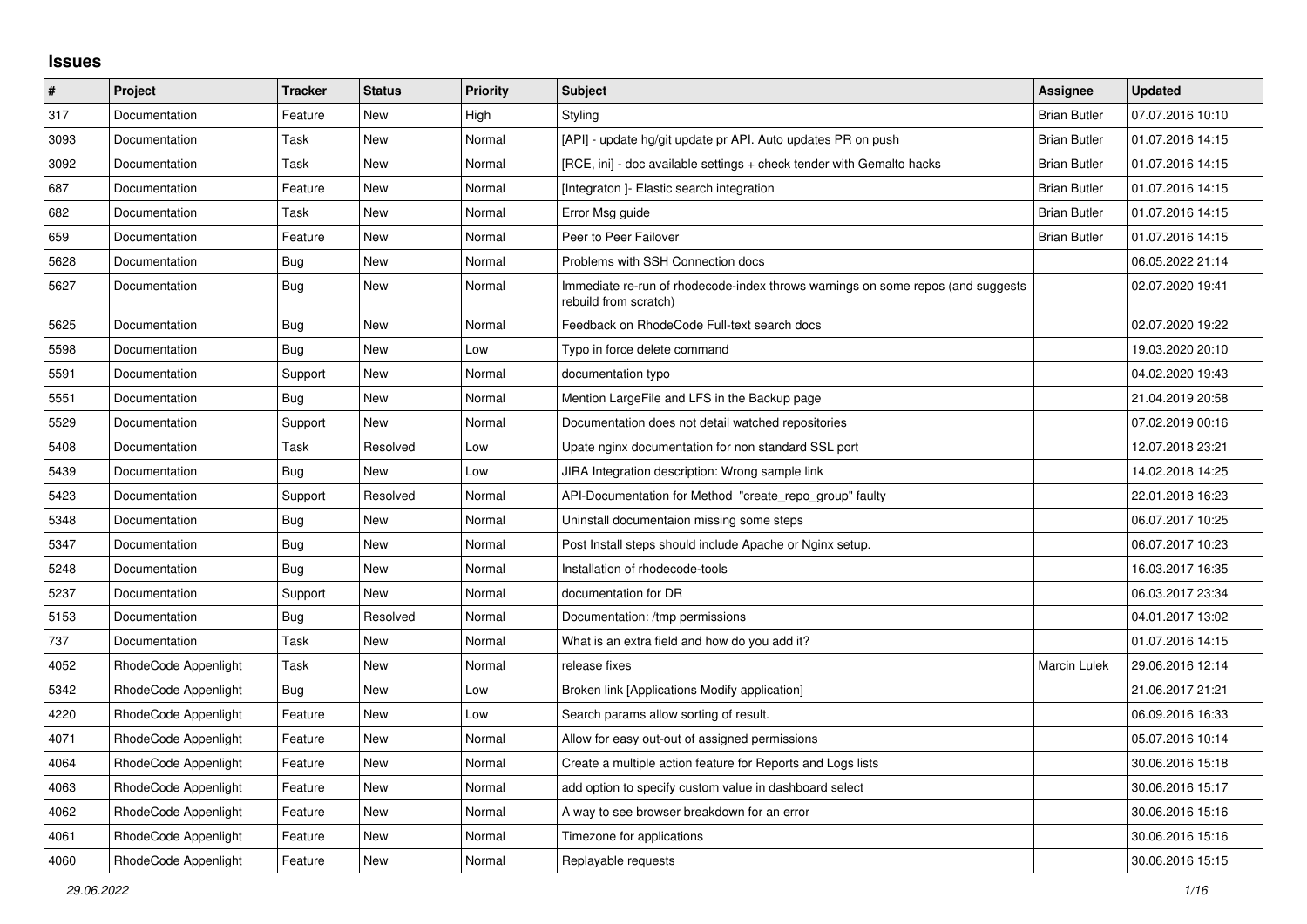| $\vert$ # | Project              | Tracker    | <b>Status</b> | <b>Priority</b> | Subject                                                                                        | Assignee                       | <b>Updated</b>   |
|-----------|----------------------|------------|---------------|-----------------|------------------------------------------------------------------------------------------------|--------------------------------|------------------|
| 4059      | RhodeCode Appenlight | Feature    | New           | Normal          | Server Monitoring                                                                              |                                | 30.06.2016 15:15 |
| 4057      | RhodeCode Appenlight | Feature    | <b>New</b>    | Normal          | Negation option for search filter                                                              |                                | 30.06.2016 15:12 |
| 4056      | RhodeCode Appenlight | Feature    | New           | Normal          | Optionally allow to filter graphs per machine in dashboard                                     |                                | 30.06.2016 15:12 |
| 3991      | RhodeCode Appenlight | Bug        | Resolved      | Normal          | report logs need upper margin                                                                  |                                | 21.06.2016 18:55 |
| 3989      | RhodeCode Appenlight | Bug        | Resolved      | Normal          | even up report spacing                                                                         |                                | 21.06.2016 18:55 |
| 3987      | RhodeCode Appenlight | <b>Bug</b> | New           | Normal          | adjust footer so it's consistent with the website footer                                       |                                | 15.06.2016 10:20 |
| 4017      | RhodeCode Appenlight | Feature    | <b>New</b>    | Low             | application logos need help                                                                    |                                | 14.06.2016 11:52 |
| 3994      | RhodeCode Appenlight | <b>Bug</b> | New           | Normal          | during setup, user is given option to make admin account even if one does not exist            |                                | 08.06.2016 12:44 |
| 3990      | RhodeCode Appenlight | <b>Bug</b> | New           | Normal          | some dashboard builder buttons are up against fields                                           |                                | 07.06.2016 12:01 |
| 3986      | RhodeCode Appenlight | Bug        | New           | Normal          | table headers should be left aligned                                                           |                                | 07.06.2016 11:53 |
| 4074      | RhodeCode CE/EE      | Feature    | New           | Normal          | Edit review comment                                                                            | Bartłomiej<br>Wołyńczyk        | 17.04.2018 21:51 |
| 5270      | RhodeCode CE/EE      | Task       | <b>New</b>    | Normal          | Comments updates                                                                               | <b>Bartłomiej</b><br>Wołyńczyk | 17.04.2018 21:51 |
| 5326      | RhodeCode CE/EE      | Task       | Resolved      | Normal          | Public usergroup profile                                                                       | <b>Bartłomiej</b><br>Wołyńczyk | 22.02.2018 15:44 |
| 5576      | RhodeCode CE/EE      | <b>Bug</b> | Resolved      | High            | Hosting many repositories                                                                      | Craig Fairhurst                | 12.02.2020 12:55 |
| 5610      | RhodeCode CE/EE      | <b>Bug</b> | Resolved      | Normal          | Files navigation looses the at= <name> marker</name>                                           | Daniel D                       | 03.10.2021 23:23 |
| 4183      | RhodeCode CE/EE      | Feature    | Resolved      | Normal          | Different roles for PR reviewers                                                               | Daniel D                       | 12.10.2020 23:13 |
| 5615      | RhodeCode CE/EE      | Feature    | Resolved      | Normal          | Misleading message in PR diff view "File was deleted in this version"                          | Daniel D                       | 23.04.2020 17:40 |
| 5606      | RhodeCode CE/EE      | Bug        | Resolved      | High            | SVN + ssh subdirectory failure                                                                 | Daniel D                       | 09.04.2020 03:29 |
| 5599      | RhodeCode CE/EE      | <b>Bug</b> | Resolved      | Normal          | SVN navigation to trunk fails                                                                  | Daniel D                       | 04.04.2020 11:21 |
| 5608      | RhodeCode CE/EE      | <b>Bug</b> | Resolved      | High            | svn+ssh user set incorrectly                                                                   | Daniel D                       | 31.03.2020 18:21 |
| 5602      | RhodeCode CE/EE      | Feature    | Resolved      | Normal          | Copy full path only copies partial                                                             | Daniel D                       | 30.03.2020 16:04 |
| 5604      | RhodeCode CE/EE      | <b>Bug</b> | Resolved      | High            | Search error on second result page                                                             | Daniel D                       | 30.03.2020 16:01 |
| 5581      | RhodeCode CE/EE      | Feature    | Resolved      | Normal          | expose `send_email` option in the HTTP API, for `comment_commit` and<br>`comment pull request` | Daniel D                       | 29.01.2020 11:46 |
| 5579      | RhodeCode CE/EE      | Bug        | Resolved      | Normal          | JS bug when a commit message can be parsed as a number                                         | Daniel D                       | 20.01.2020 10:04 |
| 4120      | RhodeCode CE/EE      | Task       | New           | Normal          | [ce] replace get_repo_nodes api                                                                | Daniel D                       | 17.04.2018 21:49 |
| 4246      | RhodeCode CE/EE      | Task       | New           | Normal          | [ce, ee, vcs, git] add tests for annotated git tags                                            | Daniel D                       | 13.02.2018 18:03 |
| 4197      | RhodeCode CE/EE      | Task       | New           | Normal          | [ce, ee] get list of users with their permissions to a repository                              | Daniel D                       | 22.09.2017 10:30 |
| 4288      | RhodeCode CE/EE      | Task       | Resolved      | Normal          | [ce, ee] unify controllers that use diffs                                                      | Daniel D                       | 02.08.2017 11:41 |
| 4259      | RhodeCode CE/EE      | Task       | Resolved      | Low             | Events, create post-create-user event                                                          | Daniel D                       | 30.01.2017 20:11 |
| 4311      | RhodeCode CE/EE      | Task       | Resolved      | Normal          | Diffs feedback                                                                                 | Daniel D                       | 26.11.2016 14:10 |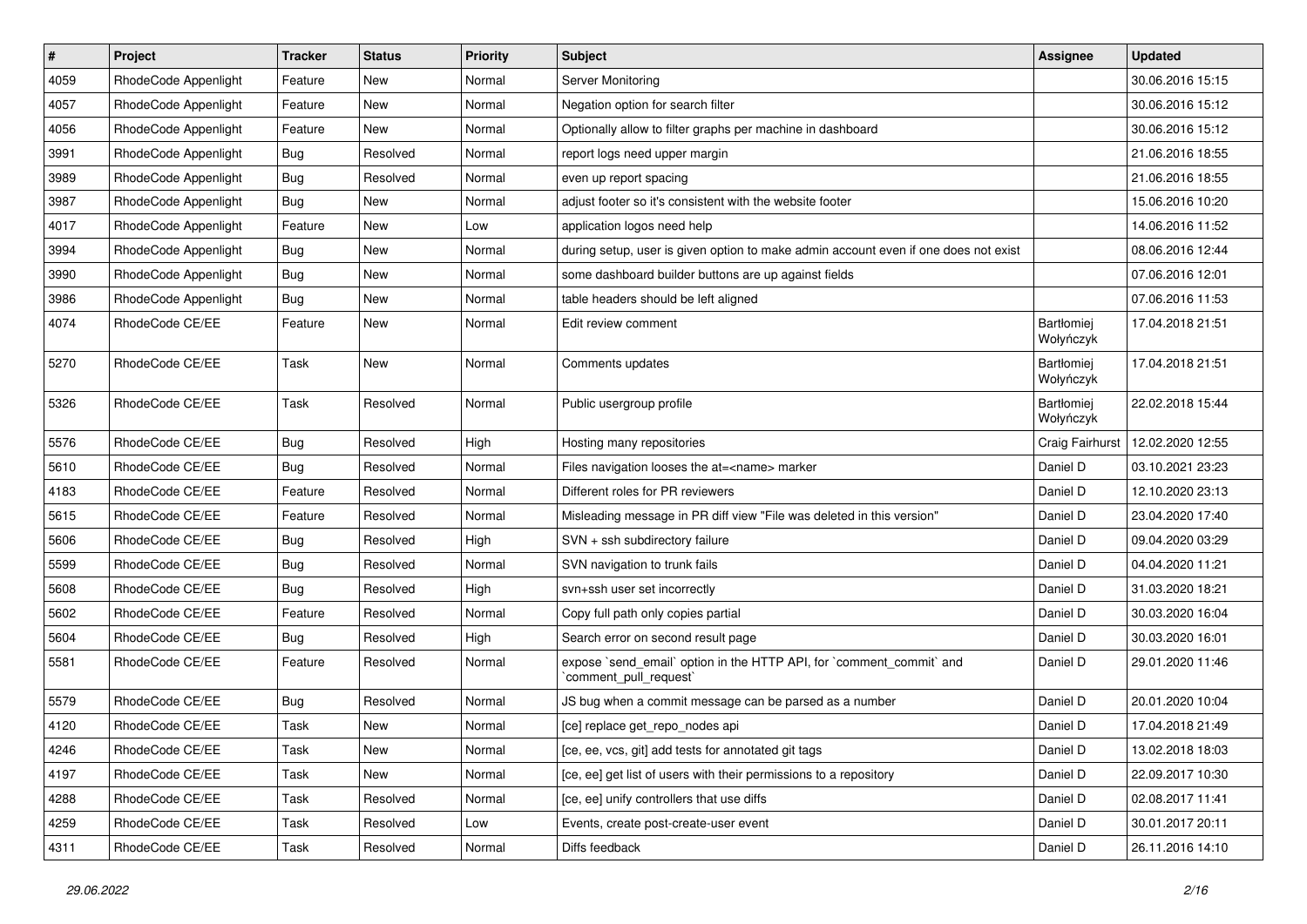| $\vert$ # | Project         | <b>Tracker</b> | <b>Status</b> | <b>Priority</b> | <b>Subject</b>                                                                                                       | <b>Assignee</b>      | <b>Updated</b>                   |
|-----------|-----------------|----------------|---------------|-----------------|----------------------------------------------------------------------------------------------------------------------|----------------------|----------------------------------|
| 4296      | RhodeCode CE/EE | <b>Bug</b>     | Resolved      | Normal          | [ee] Can not create pull requests with reviewers.                                                                    | Daniel D             | 07.11.2016 21:17                 |
| 4232      | RhodeCode CE/EE | Feature        | New           | Normal          | [ce, ee, pr, compare] redo diffs, support side by side diffs, html diffs                                             | Daniel D             | 25.10.2016 15:40                 |
| 4289      | RhodeCode CE/EE | Task           | New           | Low             | [ce, ee] clean up pygments lexer functions + handling                                                                | Daniel D             | 21.10.2016 14:44                 |
| 4278      | RhodeCode CE/EE | Bug            | Resolved      | Normal          | [admin] Clicking the save button in admin -> settings -> issue tracker leads to<br>exception if no patterns entered. | Daniel D             | 18.10.2016 13:38                 |
| 4267      | RhodeCode CE/EE | Feature        | Resolved      | Normal          | [ce, ee] jira tracker integration wildcard project key support                                                       | Daniel D             | 10.10.2016 20:13                 |
| 4268      | RhodeCode CE/EE | Bug            | Resolved      | High            | [ee] default reviewers from changed lines is returning wrong values                                                  | Daniel D             | 06.10.2016 14:35                 |
| 4238      | RhodeCode CE/EE | Task           | Resolved      | Normal          | default reviewers updates                                                                                            | Daniel D             | 06.10.2016 14:26                 |
| 4256      | RhodeCode CE/EE | Bug            | New           | Normal          | [ce, ee, ux] Source code highlight colors conflict with red/green inserted/deleted<br>blocks                         | Daniel D             | 03.10.2016 05:00                 |
| 4233      | RhodeCode CE/EE | Bug            | Resolved      | High            | slack, git push problem                                                                                              | Daniel D             | 26.09.2016 11:56                 |
| 1131      | RhodeCode CE/EE | Feature        | Resolved      | Normal          | Implement default reviewers for code review                                                                          | Daniel D             | 21.09.2016 18:28                 |
| 4179      | RhodeCode CE/EE | Task           | <b>New</b>    | Normal          | [ce, ee] refine perms summary list                                                                                   | Daniel D             | 14.09.2016 12:09                 |
| 4208      | RhodeCode CE/EE | Bug            | New           | Normal          | [ce, ee] test errors get hidden by error page                                                                        | Daniel D             | 14.09.2016 12:00                 |
| 4225      | RhodeCode CE/EE | Feature        | Resolved      | Normal          | [ce, ee] repo group integrations cascade to child repo groups                                                        | Daniel D             | 14.09.2016 11:12                 |
| 4223      | RhodeCode CE/EE | <b>Bug</b>     | Resolved      | High            | [git, tags] annotated tags not appearing in UI                                                                       | Daniel D             | 12.09.2016 06:12                 |
| 4181      | RhodeCode CE/EE | Task           | Resolved      | Normal          | Integrations: allow root repos only integrations                                                                     | Daniel D             | 31.08.2016 17:44                 |
| 4202      | RhodeCode CE/EE | Task           | Resolved      | Normal          | Polish the 503.html page                                                                                             | Daniel D             | 30.08.2016 23:54                 |
| 4180      | RhodeCode CE/EE | Task           | Resolved      | Normal          | integrations: possible limit the updates sent                                                                        | Daniel D             | 22.08.2016 12:22                 |
| 4173      | RhodeCode CE/EE | Bug            | Resolved      | Urgent          | [ce, ee] mysql recycle pool timeout not working                                                                      | Daniel D             | 16.08.2016 22:02                 |
| 4175      | RhodeCode CE/EE | Feature        | Resolved      | Normal          | [ce, ee] repo group integrations                                                                                     | Daniel D             | 16.08.2016 20:00                 |
| 4147      | RhodeCode CE/EE | Task           | New           | Normal          | [ce, ee, docs] Events documentation                                                                                  | Daniel D             | 15.08.2016 12:33                 |
| 4157      | RhodeCode CE/EE | Feature        | New           | Normal          | [integrations] Integrate with industry standard SW development tools                                                 | Daniel D             | 08.08.2016 12:55                 |
| 4092      | RhodeCode CE/EE | Bug            | Feedback      | Normal          | [ce, ee] Redmine/JIRA integrations - smart commits                                                                   | Daniel D             | 21.07.2016 12:59                 |
| 4110      | RhodeCode CE/EE | <b>Bug</b>     | In Progress   | Normal          | [ce, ee] repos can be named _admin, _static                                                                          | Daniel D             | 20.07.2016 19:51                 |
| 4091      | RhodeCode CE/EE | <b>Bug</b>     | Resolved      | Normal          | [ce, ee] Redmine integration blocks for 30 seconds if redmine server not available                                   | Daniel D             | 15.07.2016 12:26                 |
| 4199      | RhodeCode CE/EE | <b>Bug</b>     | Resolved      | High            | investigate: ongoing SSL problems when switching to 4.X from 3.X                                                     | Johannes<br>Bornhold | 15.09.2016 13:14                 |
| 4153      | RhodeCode CE/EE | Task           | Resolved      | Normal          | Optimize readme fetching by changing the system of readme detection                                                  | Johannes<br>Bornhold | 09.09.2016 10:17                 |
| 3971      | RhodeCode CE/EE | <b>Bug</b>     | Resolved      | Normal          | [ce, vcs] Merge requests/Pull requests failing due to rebase problem                                                 | Johannes<br>Bornhold | 19.07.2016 15:54                 |
| 4224      | RhodeCode CE/EE | Bug            | Resolved      | Normal          | [docs] update docs re: removing old instances when switching editions                                                | Lisa Quatmann        | 11.10.2016 15:36                 |
| 3488      | RhodeCode CE/EE | <b>Bug</b>     | Resolved      | Normal          | [frontend, styling] update icon font                                                                                 |                      | Lisa Quatmann   04.10.2016 13:27 |
| 4254      | RhodeCode CE/EE | <b>Bug</b>     | Resolved      | Normal          | [frontend] 500 Internal Server Error with i18n-ed pages                                                              |                      | Lisa Quatmann   30.09.2016 14:38 |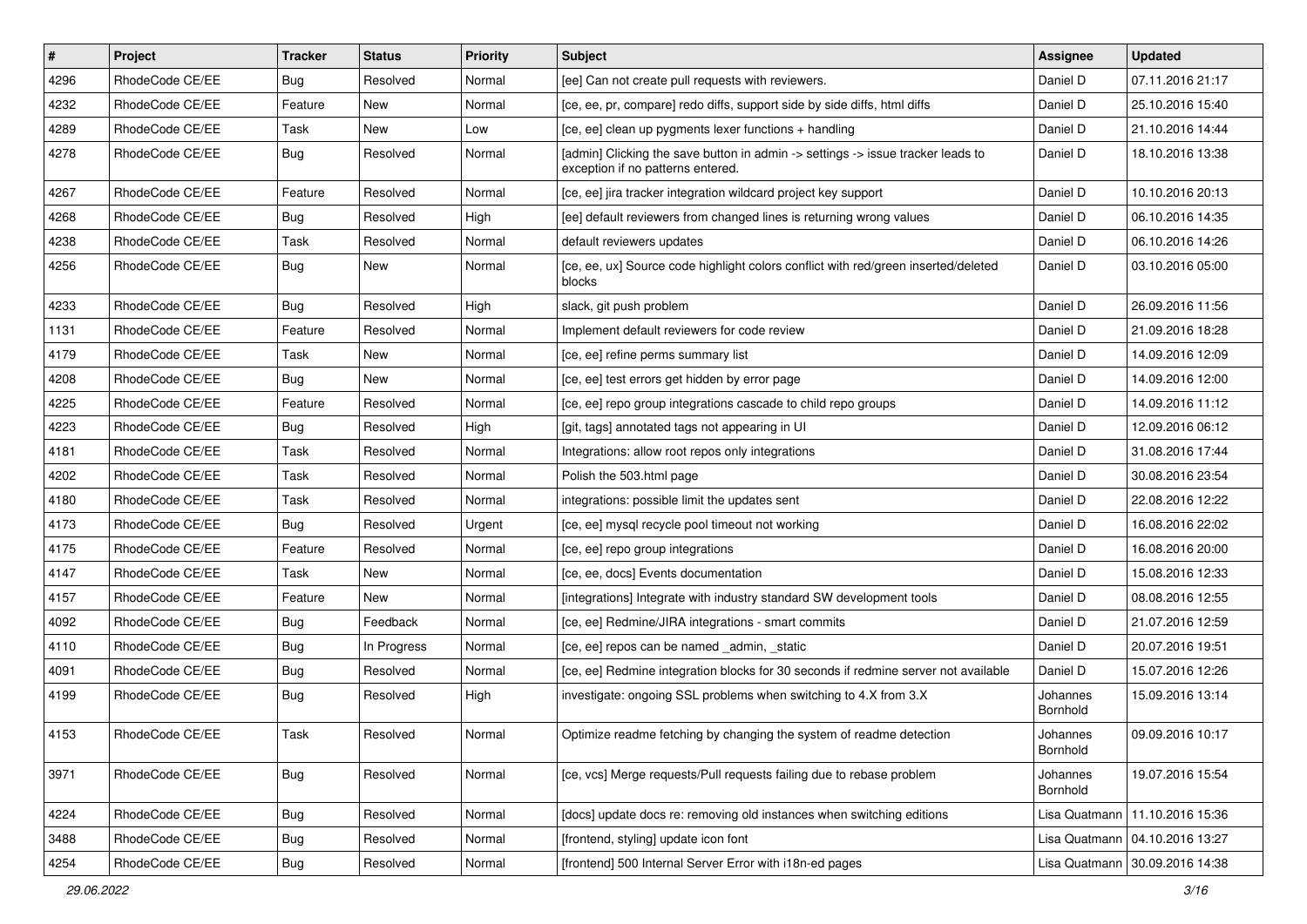| $\vert$ # | Project         | <b>Tracker</b> | <b>Status</b> | <b>Priority</b> | <b>Subject</b>                                                                                     | Assignee                            | <b>Updated</b>   |
|-----------|-----------------|----------------|---------------|-----------------|----------------------------------------------------------------------------------------------------|-------------------------------------|------------------|
| 4121      | RhodeCode CE/EE | Bug            | Resolved      | Normal          | [ce, ee] server announcement has extra margin                                                      | Lisa Quatmann                       | 26.09.2016 14:00 |
| 4194      | RhodeCode CE/EE | <b>Task</b>    | Resolved      | Normal          | move svn http backend out of labs into a real VCS settings                                         | Lisa Quatmann                       | 14.09.2016 23:16 |
| 4211      | RhodeCode CE/EE | Feature        | Resolved      | Normal          | [ce, ee] increase webhook flexibility                                                              | Marcin<br>Kuzminski<br>[CTO]        | 20.06.2022 10:55 |
| 5653      | RhodeCode CE/EE | Feature        | <b>New</b>    | Normal          | Extend SSH clone to support cloning by repo id.                                                    | Marcin<br>Kuzminski<br>[CTO]        | 17.02.2021 12:58 |
| 4155      | RhodeCode CE/EE | <b>Bug</b>     | Resolved      | Low             | Date of Last Change is not displayed correctly                                                     | Marcin<br>Kuzminski<br>[CTO]        | 21.01.2020 02:20 |
| 5442      | RhodeCode CE/EE | Feature        | Resolved      | Low             | Preview of Jupyter notebooks                                                                       | Marcin<br>Kuzminski<br><b>[CTO]</b> | 16.01.2019 16:33 |
| 5441      | RhodeCode CE/EE | Feature        | <b>New</b>    | Low             | Some files not parsed as XML files                                                                 | Marcin<br>Kuzminski<br>[CTO]        | 12.06.2018 12:23 |
| 5386      | RhodeCode CE/EE | Task           | Resolved      | Normal          | Increase security for Email Change                                                                 | Marcin<br>Kuzminski<br>[CTO]        | 17.02.2018 17:29 |
| 4000      | RhodeCode CE/EE | Feature        | <b>New</b>    | Normal          | Make compare more functional                                                                       | Marcin<br>Kuzminski<br>[CTO]        | 18.11.2017 19:11 |
| 4193      | RhodeCode CE/EE | Feature        | In Progress   | Normal          | Improve Filter Functionality in the Change Log                                                     | Marcin<br>Kuzminski<br>[CTO]        | 22.09.2017 10:25 |
| 5382      | RhodeCode CE/EE | Feature        | <b>New</b>    | Normal          | Support for repository aliases                                                                     | Marcin<br>Kuzminski<br>[CTO]        | 04.09.2017 15:17 |
| 4219      | RhodeCode CE/EE | Feature        | Resolved      | Normal          | [ce, ee] Add mandatory reviewers for pull requests                                                 | Marcin<br>Kuzminski<br>[CTO]        | 20.06.2017 15:23 |
| 5257      | RhodeCode CE/EE | <b>Bug</b>     | <b>New</b>    | Normal          | Git repository with big binary file provokes error and strange behavior/memory leak<br>of RH.      | Marcin<br>Kuzminski<br>[CTO]        | 23.03.2017 22:02 |
| 5150      | RhodeCode CE/EE | <b>Task</b>    | Resolved      | Normal          | Password reset promts in my account should be hidden in accounts that are not of<br>type rhodecode | Marcin<br>Kuzminski<br>[CTO]        | 02.01.2017 16:34 |
| 4670      | RhodeCode CE/EE | <b>Task</b>    | Resolved      | Normal          | Release 4.5.1                                                                                      | Marcin<br>Kuzminski<br>[CTO]        | 06.12.2016 21:13 |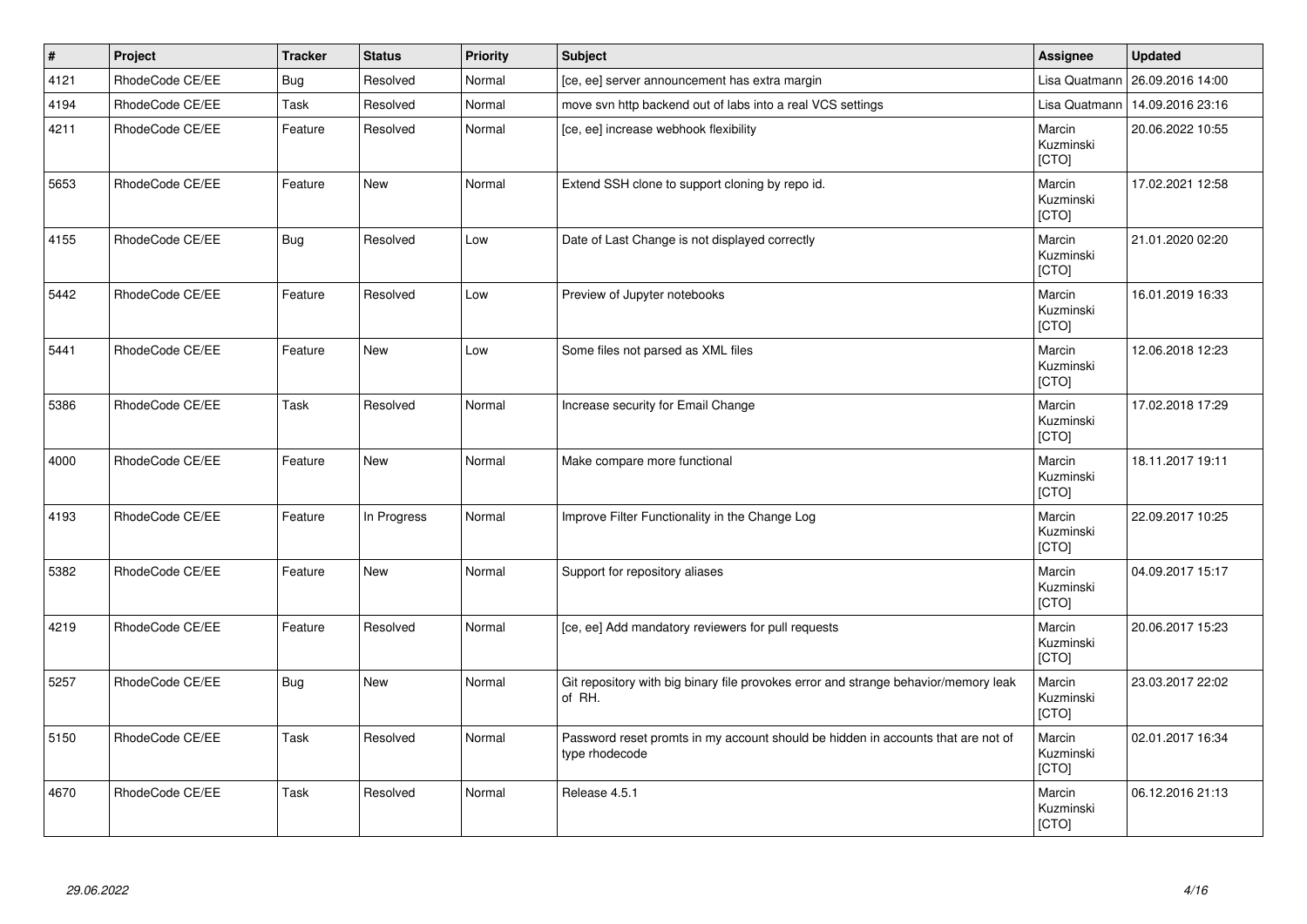| $\vert$ # | Project         | <b>Tracker</b> | <b>Status</b> | <b>Priority</b> | <b>Subject</b>                                                                   | Assignee                     | <b>Updated</b>   |
|-----------|-----------------|----------------|---------------|-----------------|----------------------------------------------------------------------------------|------------------------------|------------------|
| 4276      | RhodeCode CE/EE | <b>Bug</b>     | Resolved      | Normal          | System info page uses mercurial/git versions from RhodeCode instead of VCSServer | Marcin<br>Kuzminski<br>[CTO] | 14.11.2016 21:19 |
| 4297      | RhodeCode CE/EE | Task           | Resolved      | Normal          | redo the my-pull-requests page to use the datagrid                               | Marcin<br>Kuzminski<br>[CTO] | 01.11.2016 09:31 |
| 4282      | RhodeCode CE/EE | Task           | Resolved      | Normal          | Add inode limit together with disk usage                                         | Marcin<br>Kuzminski<br>[CTO] | 19.10.2016 12:18 |
| 4281      | RhodeCode CE/EE | Task           | Resolved      | Normal          | Fix docs on To `increase database performance`                                   | Marcin<br>Kuzminski<br>[CTO] | 18.10.2016 16:39 |
| 4245      | RhodeCode CE/EE | Task           | Resolved      | Normal          | Convert control command to use http mode by default                              | Marcin<br>Kuzminski<br>[CTO] | 14.10.2016 16:13 |
| 4250      | RhodeCode CE/EE | <b>Bug</b>     | Resolved      | Normal          | Adding a reviewer into existing PR doesn't set a reason.                         | Marcin<br>Kuzminski<br>[CTO] | 07.10.2016 20:05 |
| 4178      | RhodeCode CE/EE | <b>Bug</b>     | Resolved      | Normal          | RhodeCode EE OVA VM wont run on a ESX 6.0 host                                   | Marcin<br>Kuzminski<br>[CTO] | 15.09.2016 13:25 |
| 4213      | RhodeCode CE/EE | Feature        | <b>New</b>    | High            | Embed PostgreSQL database                                                        | Marcin<br>Kuzminski<br>[CTO] | 03.09.2016 23:45 |
| 4184      | RhodeCode CE/EE | <b>Bug</b>     | Resolved      | High            | fix content INT overflow bug                                                     | Marcin<br>Kuzminski<br>[CTO] | 23.08.2016 10:31 |
| 3454      | RhodeCode CE/EE | Task           | Feedback      | Normal          | [ce/ee] visually differentiate the two editions                                  | Marcin<br>Kuzminski<br>[CTO] | 10.08.2016 03:30 |
| 4035      | RhodeCode CE/EE | <b>Bug</b>     | In Progress   | Normal          | failed to create whoosh index                                                    | Marcin<br>Kuzminski<br>[CTO] | 06.07.2016 00:04 |
| 4065      | RhodeCode CE/EE | <b>Bug</b>     | Resolved      | Normal          | [ux, login] 404 on login after comment attempt                                   | Marcin<br>Kuzminski<br>[CTO] | 04.07.2016 00:40 |
| 4036      | RhodeCode CE/EE | <b>Bug</b>     | Resolved      | Normal          | encrypted clone_uri can throw unicodeerror after key change                      | Marcin<br>Kuzminski<br>[CTO] | 27.06.2016 19:38 |
| 3556      | RhodeCode CE/EE | Task           | Resolved      | Normal          | Disable and rename initial_repo_scan flag                                        | Marcin<br>Kuzminski<br>[CTO] | 22.04.2016 14:33 |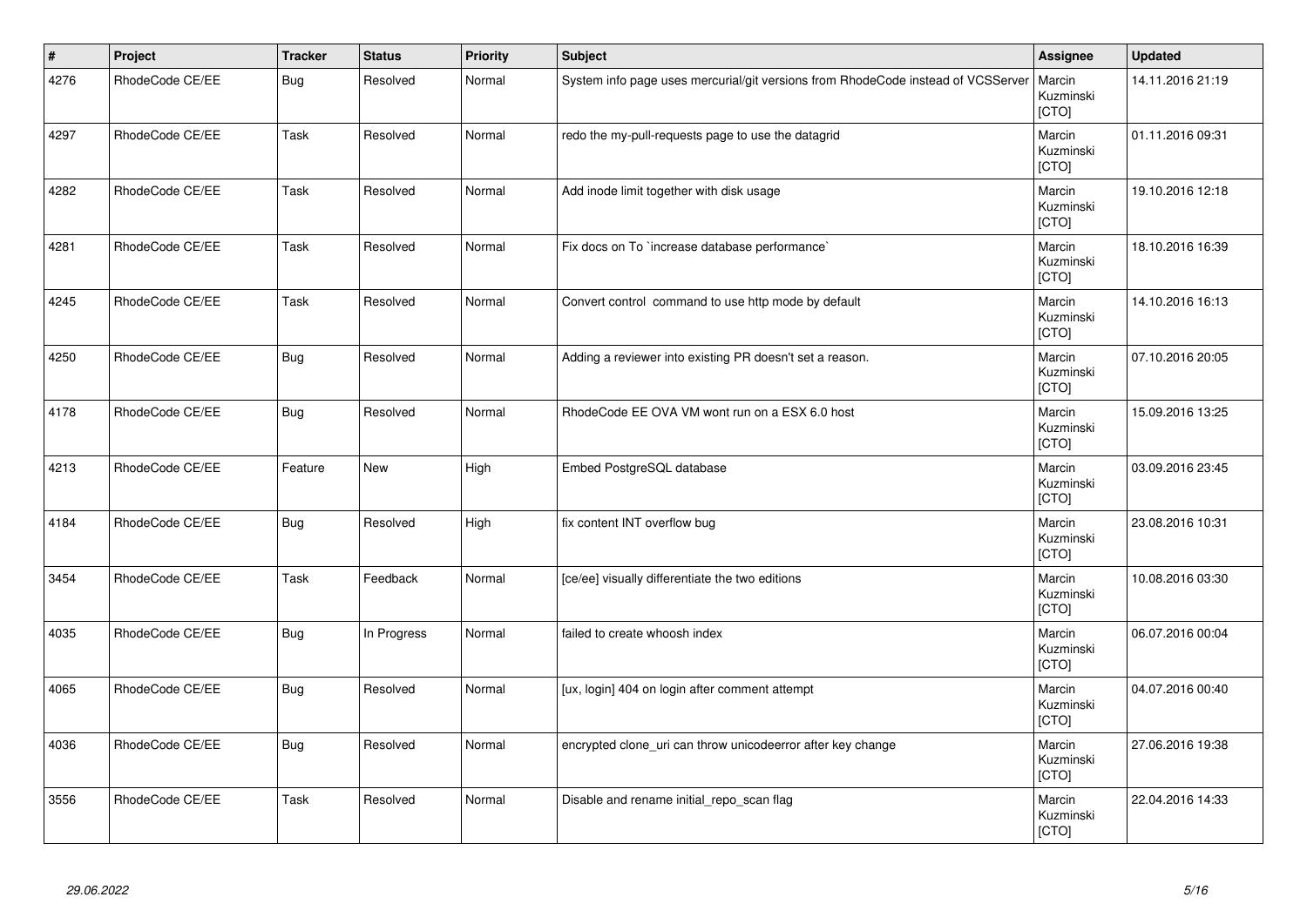| #    | Project         | <b>Tracker</b> | <b>Status</b> | <b>Priority</b> | <b>Subject</b>                                                                                       | <b>Assignee</b>              | <b>Updated</b>                  |
|------|-----------------|----------------|---------------|-----------------|------------------------------------------------------------------------------------------------------|------------------------------|---------------------------------|
| 3549 | RhodeCode CE/EE | Bug            | Resolved      | Normal          | [4.0.0 regression], file source links use last commit id instead of current commit id                | Marcin<br>Kuzminski<br>[CTO] | 21.04.2016 16:10                |
| 3483 | RhodeCode CE/EE | Bug            | New           | Normal          | oauth: disable 3rd party registration if RhodeCode registration is disabled                          | Marcin<br>Kuzminski<br>[CTO] | 13.04.2016 12:13                |
| 5587 | RhodeCode CE/EE | Bug            | Resolved      | Normal          | Broken metatags in 4.18.1                                                                            | Marcin Lulek                 | 29.01.2020 11:46                |
| 4234 | RhodeCode CE/EE | Task           | <b>New</b>    | Normal          | prepare and test RhodeCode VM image for AWS                                                          | <b>Marcin Lulek</b>          | 11.07.2017 13:32                |
| 4269 | RhodeCode CE/EE | Support        | Resolved      | Normal          | Allow flash messages to be permanently surpressed                                                    | Marcin Lulek                 | 14.10.2016 12:46                |
| 4251 | RhodeCode CE/EE | Task           | Feedback      | High            | [customer] Pull request with subrepos                                                                | Martin<br>Bornhold           | 10.11.2016 17:52                |
| 4277 | RhodeCode CE/EE | Bug            | Resolved      | Normal          | [frontend] System info page does not work correctly in safari.                                       | Martin<br>Bornhold           | 04.11.2016 12:08                |
| 3950 | RhodeCode CE/EE | Bug            | Resolved      | Normal          | [ce, ee] trying to merge pr against a deleted branch/bookmark breaks the pr page                     | Martin<br>Bornhold           | 27.10.2016 16:12                |
| 4279 | RhodeCode CE/EE | Bug            | Resolved      | Normal          | re-captcha validation is broken                                                                      | Martin<br>Bornhold           | 26.10.2016 22:27                |
| 1055 | RhodeCode CE/EE | Feature        | Resolved      | Normal          | [pr, vcs] Expose the shadow repository of a pull request                                             | Martin<br>Bornhold           | 26.10.2016 10:33                |
| 4271 | RhodeCode CE/EE | Bug            | Resolved      | Normal          | Browsing new repository groups via SVN issue                                                         | Martin<br>Bornhold           | 19.10.2016 11:11                |
| 4273 | RhodeCode CE/EE | Bug            | Resolved      | Urgent          | GIT executable not seen by vcsserver                                                                 | Martin<br>Bornhold           | 13.10.2016 15:45                |
| 4237 | RhodeCode CE/EE | Task           | Resolved      | Normal          | Enable HTTP support                                                                                  | Martin<br>Bornhold           | 12.10.2016 11:51                |
| 4247 | RhodeCode CE/EE | Bug            | Resolved      | Normal          | [vcs] Using current time as timestamp during archive creating leads to changing<br>hashes            | Martin<br>Bornhold           | 28.09.2016 12:07                |
| 4244 | RhodeCode CE/EE | Support        | Resolved      | Normal          | mod_dav_svn template error when using auth_realm with spaces in it                                   | Martin<br>Bornhold           | 28.09.2016 12:07                |
| 4243 | RhodeCode CE/EE | Support        | Resolved      | High            | Gist visibility update?                                                                              | Martin<br>Bornhold           | 27.09.2016 06:40                |
| 4203 | RhodeCode CE/EE | Task           | Resolved      | Normal          | Get rid of svn.proxy.parent_path_root, and replace it with reading storage location<br>from Database | Martin<br>Bornhold           | 22.09.2016 14:31                |
| 5368 | RhodeCode CE/EE | Feature        | Resolved      | Normal          | Mercurial: Close branch before merging it                                                            |                              | Mathieu Cantin 21.01.2020 02:11 |
| 3372 | RhodeCode CE/EE | <b>Bug</b>     | In Progress   | High            | [Idap, groups] Customer gets an empty list of groups                                                 | Mikhail<br>Chernykh          | 08.06.2016 11:32                |
| 5548 | RhodeCode CE/EE | Feature        | New           | Normal          | Initial Search API                                                                                   | Peter Colledge               | 07.07.2019 22:21                |
| 5523 | RhodeCode CE/EE | Bug            | Resolved      | High            | user from AD is asked to change his password when logs in.                                           | Thierry<br>Wynsdau           | 28.05.2020 20:28                |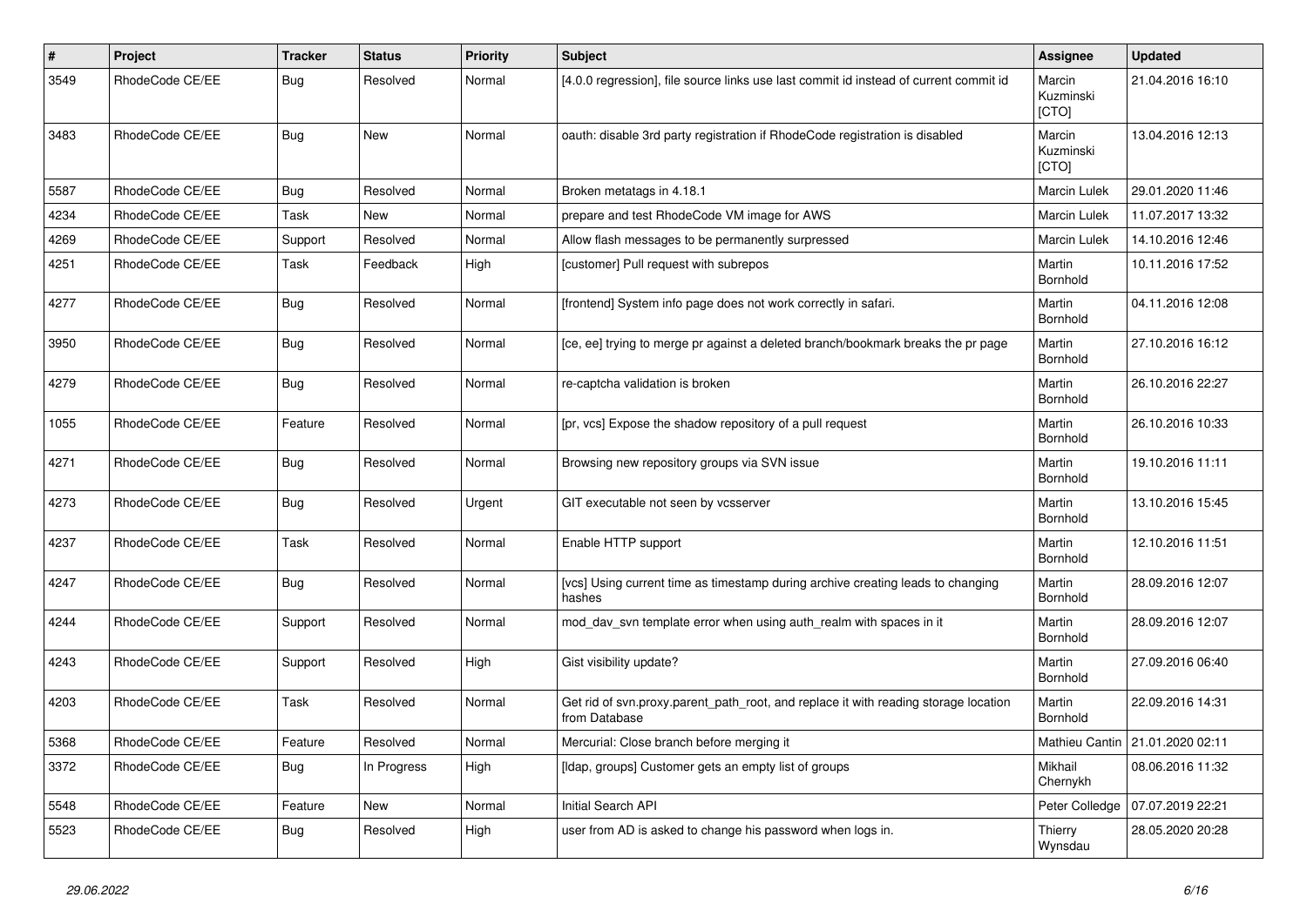| $\#$ | Project         | Tracker    | <b>Status</b> | <b>Priority</b> | <b>Subject</b>                                                                                                                       | Assignee           | <b>Updated</b>   |
|------|-----------------|------------|---------------|-----------------|--------------------------------------------------------------------------------------------------------------------------------------|--------------------|------------------|
| 5516 | RhodeCode CE/EE | Support    | Resolved      | High            | Cannot log into RhodeCode                                                                                                            | Thierry<br>Wynsdau | 28.05.2020 20:28 |
| 5553 | RhodeCode CE/EE | Bug        | New           | Normal          | Exceptions Tracker - Exception ID: 140095575901360 after upgrade to the lastes<br>version                                            | Thierry<br>Wynsdau | 10.07.2019 10:33 |
| 5662 | RhodeCode CE/EE | Bug        | New           | Normal          | Full text search not working due to crash in whoosh                                                                                  |                    | 07.06.2022 08:31 |
| 5679 | RhodeCode CE/EE | <b>Bug</b> | New           | Normal          | Data directory continues to grow until it fills disk partition                                                                       |                    | 25.04.2022 11:42 |
| 5680 | RhodeCode CE/EE | Bug        | New           | High            | Inconsistent timezone display                                                                                                        |                    | 20.04.2022 14:15 |
| 5677 | RhodeCode CE/EE | Support    | New           | Normal          | PR cross merge                                                                                                                       |                    | 28.01.2022 16:59 |
| 5672 | RhodeCode CE/EE | <b>Bug</b> | New           | Normal          | Unable to browse git repository folders with # in names                                                                              |                    | 16.12.2021 18:13 |
| 5670 | RhodeCode CE/EE | Bug        | <b>New</b>    | Normal          | Repo-level administrators can usurp owner of repoistory                                                                              |                    | 01.12.2021 16:18 |
| 5613 | RhodeCode CE/EE | Feature    | New           | Low             | Feature Request: Issue tracker link in new tab/window                                                                                |                    | 03.10.2021 23:25 |
| 5612 | RhodeCode CE/EE | Bug        | New           | Low             | CPU cores getting maxed out by VCSServer on Repository Size request                                                                  |                    | 03.10.2021 23:25 |
| 5611 | RhodeCode CE/EE | Feature    | Resolved      | Normal          | Add information "is the pull request up to date?" in the PR page                                                                     |                    | 03.10.2021 23:24 |
| 5669 | RhodeCode CE/EE | <b>Bug</b> | Resolved      | Normal          | Mercurial commit messages doesn't show cyrillic symbols                                                                              |                    | 01.10.2021 10:39 |
| 5434 | RhodeCode CE/EE | Bug        | Resolved      | Immediate       | Locale problem                                                                                                                       |                    | 01.10.2021 09:51 |
| 5510 | RhodeCode CE/EE | Bug        | New           | High            | AssertionError: unexpected parameters: user_agent & hook_type                                                                        |                    | 31.07.2021 11:14 |
| 5664 | RhodeCode CE/EE | Bug        | New           | Normal          | Regression: When assigning permissions, cannot see own group in auto-complete<br>without special conditions                          |                    | 29.07.2021 10:49 |
| 5655 | RhodeCode CE/EE | <b>Bug</b> | Resolved      | Normal          | New public gist's id is always auto generated                                                                                        |                    | 01.07.2021 12:06 |
| 5560 | RhodeCode CE/EE | <b>Bug</b> | Resolved      | High            | Check all permission API function to flush caches for auth perms                                                                     |                    | 08.06.2021 23:56 |
| 5656 | RhodeCode CE/EE | <b>Bug</b> | Resolved      | Normal          | Error for branch permission page                                                                                                     |                    | 30.04.2021 08:53 |
| 5652 | RhodeCode CE/EE | <b>Bug</b> | Resolved      | Normal          | Pull Requests: when title and descriptions contains character [] {} and () index out of<br>bound when attempting to comment/approve. |                    | 30.04.2021 08:53 |
| 5651 | RhodeCode CE/EE | Bug        | Resolved      | Normal          | Pull requests can get stuck if the diff is too large (it was created by mistake but we<br>can't open it to delete it)                |                    | 30.04.2021 08:53 |
| 5642 | RhodeCode CE/EE | Feature    | Resolved      | Normal          | pull request version column in commit list                                                                                           |                    | 30.04.2021 08:53 |
| 5643 | RhodeCode CE/EE | Feature    | Resolved      | Low             | jump to bottom of review                                                                                                             |                    | 30.04.2021 08:53 |
| 5636 | RhodeCode CE/EE | <b>Bug</b> | Resolved      | High            | Remap and Rescan 500 Internal Server Error                                                                                           |                    | 30.04.2021 08:53 |
| 5657 | RhodeCode CE/EE | Bug        | New           | Normal          | Error in maintenance page                                                                                                            |                    | 30.03.2021 15:09 |
| 4090 | RhodeCode CE/EE | <b>Bug</b> | Resolved      | Normal          | test ticket                                                                                                                          |                    | 09.03.2021 20:39 |
| 5654 | RhodeCode CE/EE | Bug        | New           | Normal          | Comment formatting broken when containing $@$ in a code block                                                                        |                    | 24.02.2021 12:10 |
| 5638 | RhodeCode CE/EE | Feature    | New           | Normal          | Add "Copy full url path" button                                                                                                      |                    | 05.02.2021 20:23 |
| 5600 | RhodeCode CE/EE | Feature    | New           | Normal          | Change default repository landing page                                                                                               |                    | 27.01.2021 01:04 |
| 5645 | RhodeCode CE/EE | <b>Bug</b> | New           | High            | Rhodecode returns 400 Bad request on huge mercurial repos                                                                            |                    | 18.12.2020 06:29 |
| 5649 | RhodeCode CE/EE | <b>Bug</b> | New           | Normal          | test-file-upload                                                                                                                     |                    | 17.12.2020 23:08 |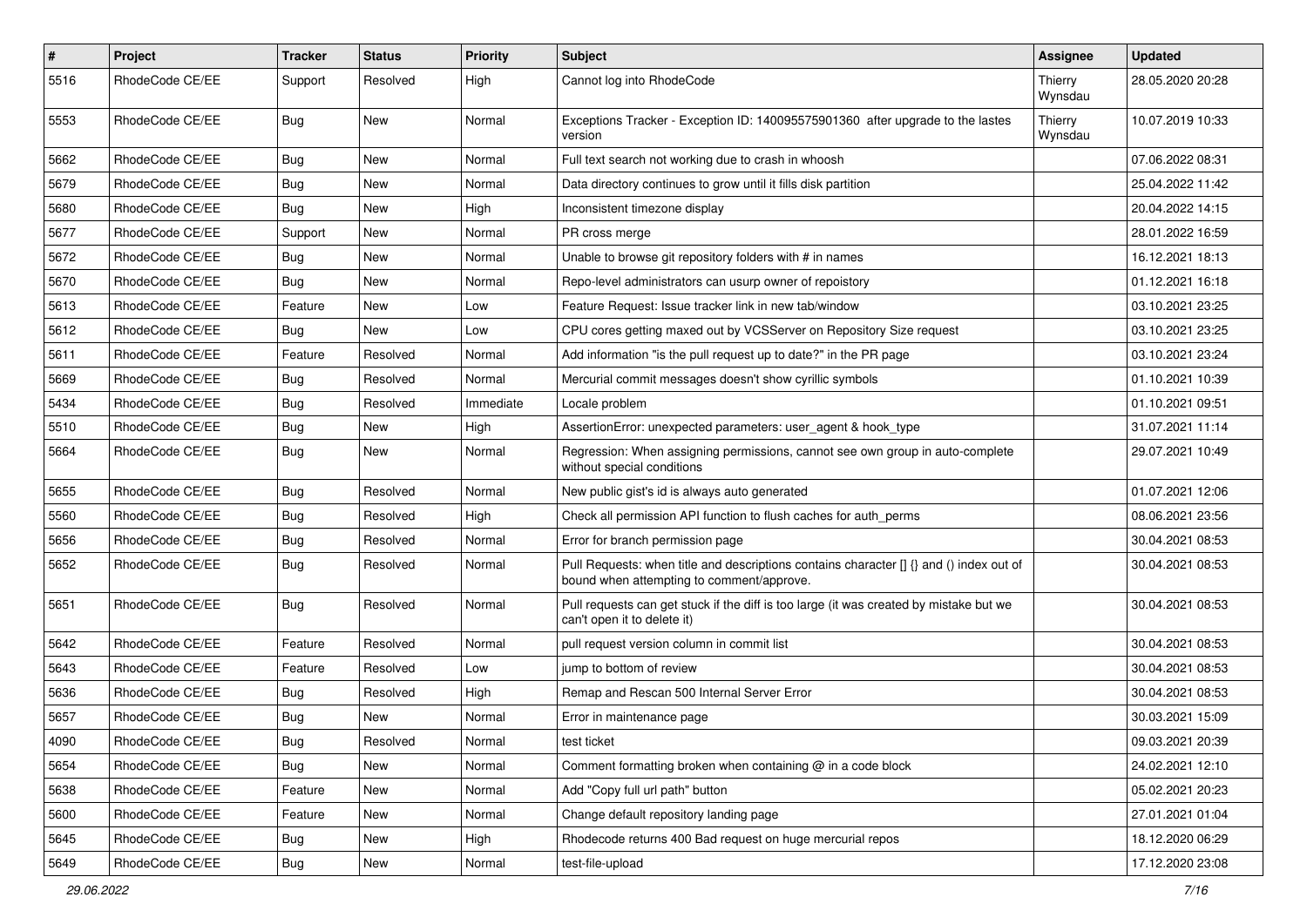| $\sharp$ | Project         | <b>Tracker</b> | <b>Status</b> | <b>Priority</b> | <b>Subject</b>                                                                                                     | <b>Assignee</b> | <b>Updated</b>   |
|----------|-----------------|----------------|---------------|-----------------|--------------------------------------------------------------------------------------------------------------------|-----------------|------------------|
| 5644     | RhodeCode CE/EE | Bug            | New           | Normal          | PR inks to comments not working if files are collapsed                                                             |                 | 02.12.2020 10:42 |
| 5635     | RhodeCode CE/EE | Feature        | Resolved      | Normal          | Remember column sorted by of the "Pull Requests You Participate In" table                                          |                 | 30.11.2020 22:30 |
| 5641     | RhodeCode CE/EE | Feature        | New           | Normal          | "Add draft" / (x) button usability                                                                                 |                 | 30.11.2020 20:53 |
| 5639     | RhodeCode CE/EE | Support        | <b>New</b>    | High            | 500 Internal Server Error   The server has either erred  after importing Database<br>from backup                   |                 | 22.11.2020 09:15 |
| 5637     | RhodeCode CE/EE | Feature        | <b>New</b>    | Normal          | Clone URL templates - add per repository/namespace                                                                 |                 | 29.10.2020 09:38 |
| 5633     | RhodeCode CE/EE | Bug            | Resolved      | Normal          | Moderately large pull requests fail because inefficient use of reviewer_data_json<br>column in pull requests table |                 | 12.10.2020 23:13 |
| 5634     | RhodeCode CE/EE | Bug            | Resolved      | Normal          | Quick Search Toolbar bugs out if pull request contains unicode double quote<br>character "                         |                 | 12.10.2020 23:13 |
| 5632     | RhodeCode CE/EE | Bug            | New           | Normal          | Missing Parent Folder for Personal Repo lacks proper handling                                                      |                 | 03.08.2020 07:56 |
| 5631     | RhodeCode CE/EE | Feature        | <b>New</b>    | Normal          | Change target of PR                                                                                                |                 | 31.07.2020 17:05 |
| 5574     | RhodeCode CE/EE | Feature        | Resolved      | Normal          | hg: Information for external hooks                                                                                 |                 | 30.07.2020 15:40 |
| 5622     | RhodeCode CE/EE | Bug            | Resolved      | High            | Upgrade from 4.18.3 to 4.19.3 broke all PRs                                                                        |                 | 28.07.2020 16:44 |
| 5623     | RhodeCode CE/EE | <b>Bug</b>     | Resolved      | Normal          | Credentials for remote repository URL leaking in Repository Header                                                 |                 | 22.07.2020 00:47 |
| 5630     | RhodeCode CE/EE | Bug            | New           | Normal          | Inline comments do not follow the line of code                                                                     |                 | 21.07.2020 11:25 |
| 5629     | RhodeCode CE/EE | Bug            | New           | Normal          | Diff truncated on small files                                                                                      |                 | 21.07.2020 08:58 |
| 5626     | RhodeCode CE/EE | Bug            | <b>New</b>    | Normal          | Whoosh full-text indexing is fully indexing all repos, not recognizing forks                                       |                 | 02.07.2020 19:24 |
| 5624     | RhodeCode CE/EE | Bug            | New           | Normal          | Timeout when trying to test SMTP email configuration                                                               |                 | 01.07.2020 20:01 |
| 5621     | RhodeCode CE/EE | Bug            | Resolved      | Urgent          | $LDAP + User Groups authentication playing not working after upgrade to 4.19.x$                                    |                 | 15.06.2020 17:56 |
| 5620     | RhodeCode CE/EE | Bug            | Resolved      | Normal          | Regression of mail rendering in Thunderbird                                                                        |                 | 15.06.2020 16:45 |
| 5619     | RhodeCode CE/EE | Bug            | Resolved      | Normal          | Setting Landing Commit to SVN Trunk results in Files tab hitting a 404                                             |                 | 04.06.2020 23:51 |
| 5601     | RhodeCode CE/EE | Feature        | Resolved      | Normal          | Default navigation should be by branch name not commit id                                                          |                 | 04.06.2020 23:51 |
| 5590     | RhodeCode CE/EE | Bug            | New           | Normal          | Pull Request creation takes 2 minutes                                                                              |                 | 28.05.2020 20:48 |
| 5555     | RhodeCode CE/EE | Bug            | Resolved      | Normal          | Making Repository Public does not update the Default User Permissions                                              |                 | 28.05.2020 20:26 |
| 5594     | RhodeCode CE/EE | Bug            | Resolved      | Normal          | Credentials in Repository Settings for Pull requests are exposed                                                   |                 | 28.05.2020 20:25 |
| 5618     | RhodeCode CE/EE | Support        | <b>New</b>    | Normal          | Getting HTTP 502 Bad Gateway when trying to push (or clone) on a slow network                                      |                 | 27.05.2020 21:56 |
| 5561     | RhodeCode CE/EE | Bug            | Resolved      | Normal          | PR diff doesn't update when target changes                                                                         |                 | 21.05.2020 11:53 |
| 5617     | RhodeCode CE/EE | Feature        | New           | Normal          | Allow PRs to non-head bookmarks                                                                                    |                 | 20.05.2020 12:25 |
| 5614     | RhodeCode CE/EE | Feature        | Resolved      | Normal          | Show context function name in hq diffs                                                                             |                 | 23.04.2020 13:43 |
| 5583     | RhodeCode CE/EE | Feature        | Resolved      | Normal          | rcextensions hook for pull request comment                                                                         |                 | 23.04.2020 13:42 |
| 5596     | RhodeCode CE/EE | Bug            | Resolved      | Normal          | Pull Request duplicated after description edit                                                                     |                 | 14.04.2020 13:28 |
| 5609     | RhodeCode CE/EE | Support        | Resolved      | Normal          | Change git diff algorithm                                                                                          |                 | 31.03.2020 22:08 |
| 5605     | RhodeCode CE/EE | Bug            | Resolved      | Normal          | Cannot set subversion compatibility to 1.10                                                                        |                 | 30.03.2020 17:27 |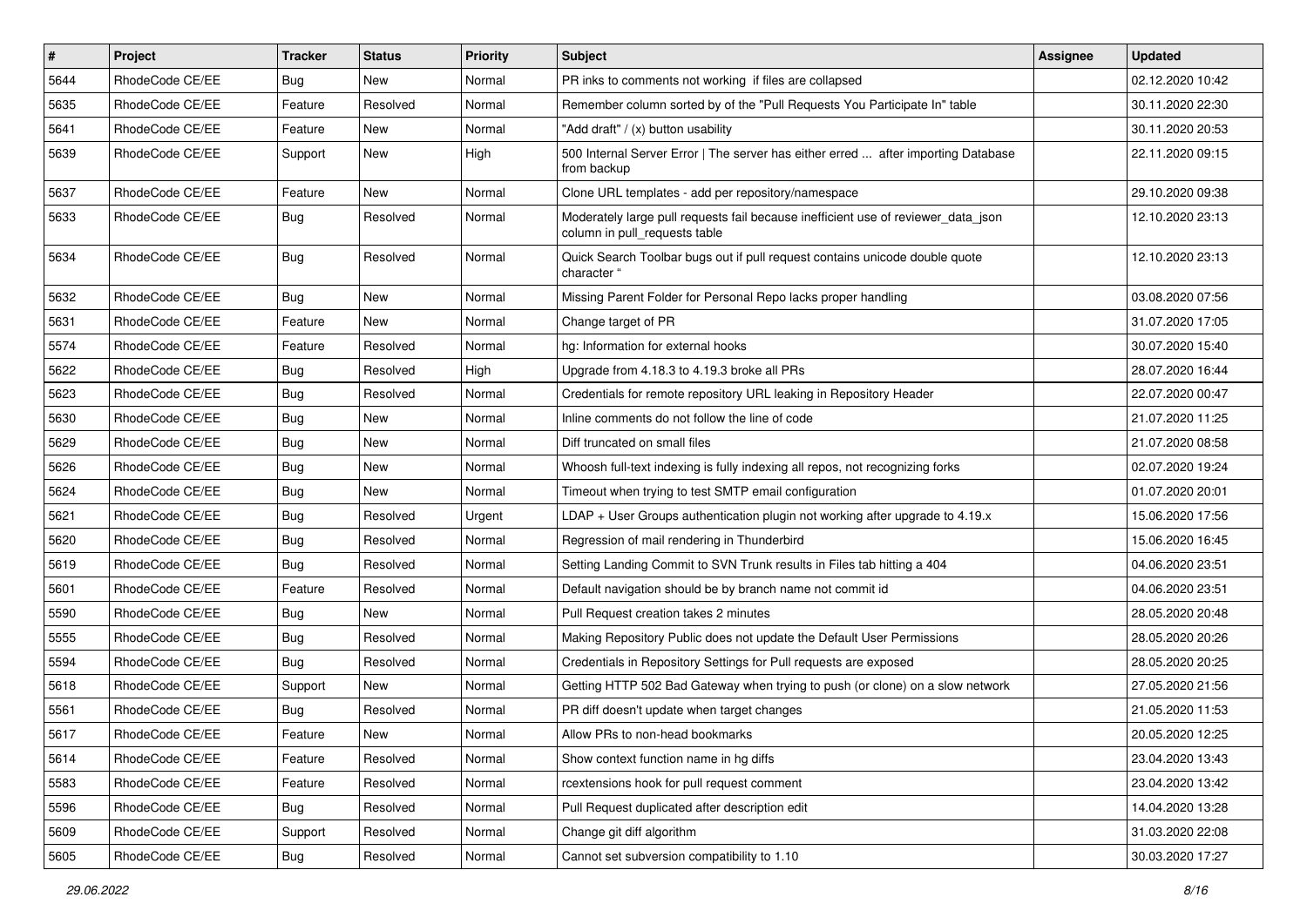| $\vert$ # | Project         | Tracker    | <b>Status</b> | <b>Priority</b> | Subject                                                                                                           | Assignee | <b>Updated</b>   |
|-----------|-----------------|------------|---------------|-----------------|-------------------------------------------------------------------------------------------------------------------|----------|------------------|
| 5603      | RhodeCode CE/EE | Feature    | Resolved      | Normal          | Code search - highlight matching search terms                                                                     |          | 30.03.2020 11:16 |
| 5585      | RhodeCode CE/EE | Feature    | Resolved      | Normal          | Minimize downtime on rccontrol upgrade                                                                            |          | 27.03.2020 09:45 |
| 5595      | RhodeCode CE/EE | Feature    | New           | Normal          | Group code review mail notification                                                                               |          | 03.03.2020 10:17 |
| 3981      | RhodeCode CE/EE | Feature    | Resolved      | Normal          | Add cloud hosting like Gitlab, GitHub                                                                             |          | 02.03.2020 09:14 |
| 5593      | RhodeCode CE/EE | Support    | New           | Normal          | <b>SSH</b> connections                                                                                            |          | 17.02.2020 16:18 |
| 5586      | RhodeCode CE/EE | Feature    | New           | Normal          | @mention should be a link                                                                                         |          | 29.01.2020 11:46 |
| 5588      | RhodeCode CE/EE | <b>Bug</b> | New           | Normal          | wrong rendering of issue tracker pattern                                                                          |          | 29.01.2020 11:24 |
| 5584      | RhodeCode CE/EE | Feature    | New           | Normal          | "update pull request link" message on vcs client                                                                  |          | 23.01.2020 10:32 |
| 5229      | RhodeCode CE/EE | Task       | Resolved      | Normal          | add support for https://clipboardjs.com/                                                                          |          | 21.01.2020 02:19 |
| 5469      | RhodeCode CE/EE | Feature    | Resolved      | Normal          | elastisearch > 2.x not supported?                                                                                 |          | 21.01.2020 02:19 |
| 5518      | RhodeCode CE/EE | <b>Bug</b> | Resolved      | Normal          | Zero-sized files in /rhodecode/config/rcextensions/examples                                                       |          | 21.01.2020 02:18 |
| 5272      | RhodeCode CE/EE | Feature    | Resolved      | Normal          | Pull Request checklist                                                                                            |          | 21.01.2020 02:09 |
| 5554      | RhodeCode CE/EE | Support    | Resolved      | Normal          | How to increase number of commits shown in pagination on dashboard and<br>changelog                               |          | 21.01.2020 02:08 |
| 5569      | RhodeCode CE/EE | <b>Bug</b> | Resolved      | Normal          | SshWrapper error                                                                                                  |          | 21.01.2020 02:02 |
| 5575      | RhodeCode CE/EE | <b>Bug</b> | Resolved      | Low             | Filtering username containing '-' does not work in Admin audit log panel                                          |          | 20.01.2020 10:04 |
| 5567      | RhodeCode CE/EE | <b>Bug</b> | Resolved      | High            | Error after PR was updated                                                                                        |          | 20.01.2020 10:04 |
| 5573      | RhodeCode CE/EE | <b>Bug</b> | Resolved      | Normal          | Wrong notification Base Url for Email-Integrations                                                                |          | 16.01.2020 08:53 |
| 5556      | RhodeCode CE/EE | <b>Bug</b> | New           | Normal          | After upgrade RhodeCode Enterprise, pull request via API adds repo owner as<br>default reviewer                   |          | 01.01.2020 13:09 |
| 5200      | RhodeCode CE/EE | Task       | <b>New</b>    | Normal          | investigate search improvements                                                                                   |          | 16.12.2019 16:04 |
| 5541      | RhodeCode CE/EE | Support    | New           | Normal          | <b>SVN Settings: Repository Patterns</b>                                                                          |          | 16.12.2019 15:35 |
| 5557      | RhodeCode CE/EE | Bug        | Resolved      | Normal          | Consider removing slashes from the RSS feed names                                                                 |          | 31.10.2019 19:54 |
| 5571      | RhodeCode CE/EE | <b>Bug</b> | Resolved      | Normal          | redmine does not work with firefox any more                                                                       |          | 25.10.2019 12:38 |
| 5570      | RhodeCode CE/EE | <b>Bug</b> | New           | Normal          | Remap repositories always fail in RhodeCode community                                                             |          | 04.10.2019 14:50 |
| 5507      | RhodeCode CE/EE | <b>Bug</b> | Resolved      | Normal          | Markdown rendering needs improvement                                                                              |          | 15.08.2019 15:40 |
| 5558      | RhodeCode CE/EE | <b>Bug</b> | Resolved      | Low             | Commit compare window covers text                                                                                 |          | 08.07.2019 18:12 |
| 5399      | RhodeCode CE/EE | <b>Bug</b> | In Progress   | High            | Issues with Git LFS integration                                                                                   |          | 07.07.2019 22:21 |
| 5513      | RhodeCode CE/EE | Bug        | Resolved      | High            | Gist: GitHub flavoured markdown gist creation fails                                                               |          | 07.07.2019 22:21 |
| 5559      | RhodeCode CE/EE | Bug        | New           | Normal          | Timezone handling issue on repos list                                                                             |          | 07.07.2019 22:19 |
| 5552      | RhodeCode CE/EE | Feature    | New           | High            | PR dependency across repos                                                                                        |          | 22.06.2019 01:15 |
| 5550      | RhodeCode CE/EE | <b>Bug</b> | New           | Normal          | 500 Internal Server Error   The server has either erred or is incapable of performing<br>the requested operation. |          | 18.04.2019 17:12 |
| 5395      | RhodeCode CE/EE | Support    | Resolved      | Normal          | Svn protocols and performance                                                                                     |          | 04.04.2019 18:08 |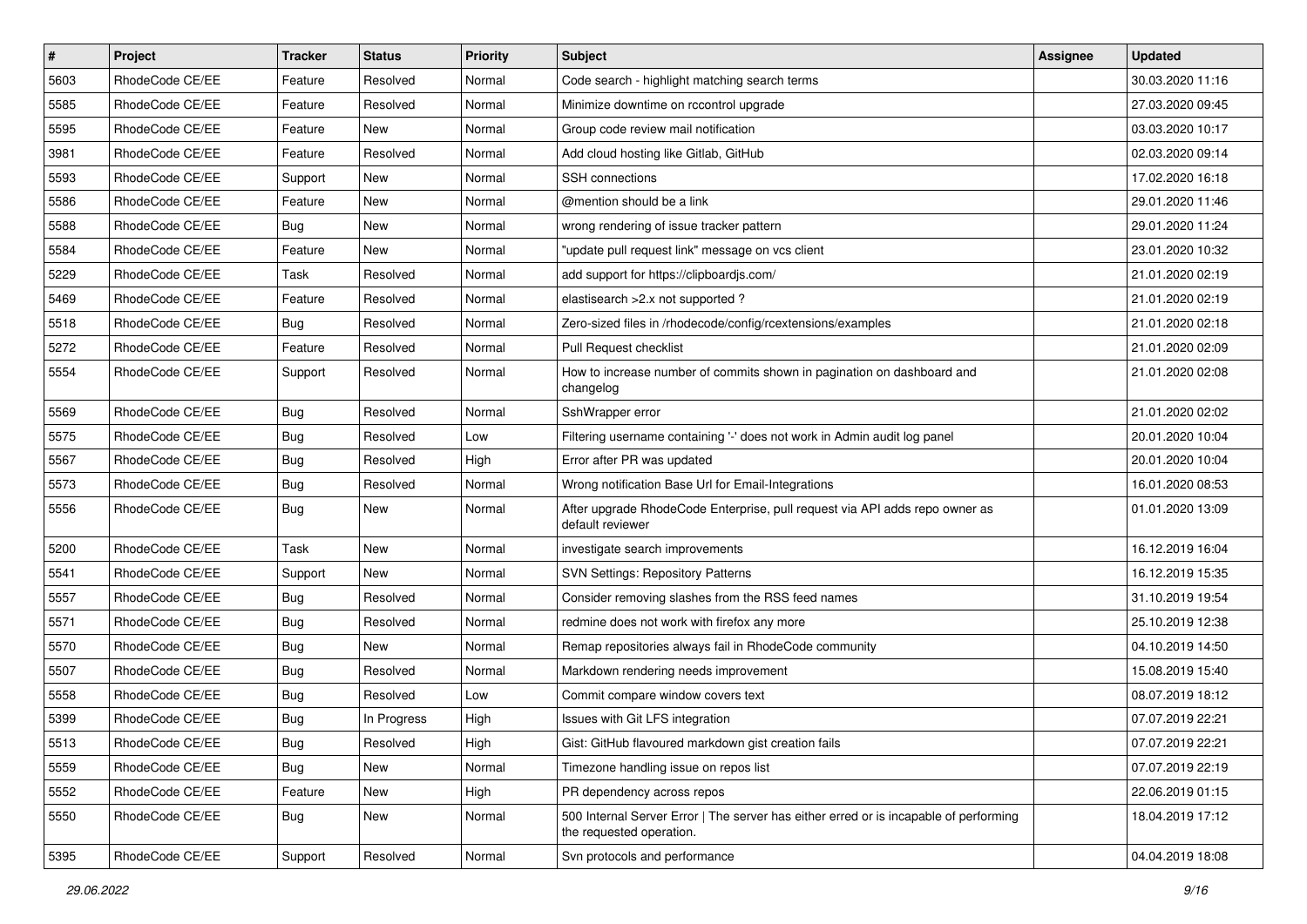| $\vert$ # | Project         | <b>Tracker</b> | <b>Status</b> | <b>Priority</b> | <b>Subject</b>                                                                                                                    | <b>Assignee</b> | <b>Updated</b>   |
|-----------|-----------------|----------------|---------------|-----------------|-----------------------------------------------------------------------------------------------------------------------------------|-----------------|------------------|
| 5494      | RhodeCode CE/EE | <b>Bug</b>     | <b>New</b>    | Normal          | rccontrol's python package management causes slow VCS SSH                                                                         |                 | 02.04.2019 11:56 |
| 5546      | RhodeCode CE/EE | Support        | Resolved      | Normal          | experiments with mercurial 4.9                                                                                                    |                 | 26.03.2019 09:23 |
| 5547      | RhodeCode CE/EE | Bug            | New           | Normal          | UI not consistent between Firefox and Chrome                                                                                      |                 | 01.03.2019 23:35 |
| 5536      | RhodeCode CE/EE | Feature        | Resolved      | Low             | Ability to disable server-side SSH key generation                                                                                 |                 | 28.02.2019 13:52 |
| 5537      | RhodeCode CE/EE | Task           | Resolved      | Normal          | Add owner to create pull request API                                                                                              |                 | 28.02.2019 13:52 |
| 5528      | RhodeCode CE/EE | <b>Bug</b>     | Resolved      | High            | Empty Unicode file causes the PR to return HTTP 500                                                                               |                 | 28.02.2019 13:52 |
| 5490      | RhodeCode CE/EE | Bug            | Resolved      | Normal          | Changes to repo group permissions via API are not audit logged                                                                    |                 | 28.02.2019 13:52 |
| 5520      | RhodeCode CE/EE | Feature        | Resolved      | Normal          | Show the head commits shas when the merge is prevented due to multiple heads                                                      |                 | 28.02.2019 13:52 |
| 5522      | RhodeCode CE/EE | Bug            | Resolved      | Low             | vcsserver fails when url contains extra "/"                                                                                       |                 | 28.02.2019 13:52 |
| 5521      | RhodeCode CE/EE | Bug            | Resolved      | Normal          | Proxing SVN http requests does not work when using prefix for rhodecode.                                                          |                 | 28.02.2019 13:52 |
| 5515      | RhodeCode CE/EE | <b>Bug</b>     | Resolved      | Normal          | PR default reviewer is incorrect                                                                                                  |                 | 28.02.2019 13:52 |
| 5545      | RhodeCode CE/EE | Bug            | New           | Normal          | Merge commit to contain the username/reponame of the origin                                                                       |                 | 28.02.2019 13:46 |
| 5544      | RhodeCode CE/EE | Support        | Resolved      | Normal          | Use of authentication token with LDAP account results in account lockout when max<br>bad password attempts are configured in LDAP |                 | 27.02.2019 10:09 |
| 5543      | RhodeCode CE/EE | Feature        | New           | Normal          | Repo API should have equivalent get repo audit logs() to User API call<br>get_user_audit_logs()                                   |                 | 26.02.2019 12:22 |
| 5540      | RhodeCode CE/EE | <b>Bug</b>     | <b>New</b>    | Normal          | Rhode Code 4.15.2 VCS Caching(?) behaviour                                                                                        |                 | 25.02.2019 17:01 |
| 5538      | RhodeCode CE/EE | <b>Bug</b>     | New           | Normal          | internal server error (UnicodeDecodeError) during rhodecode-index request                                                         |                 | 20.02.2019 14:43 |
| 5530      | RhodeCode CE/EE | Bug            | Resolved      | Normal          | Email integration has incorrect url                                                                                               |                 | 09.02.2019 10:33 |
| 5527      | RhodeCode CE/EE | Support        | New           | Normal          | API: expose human readable failure reason                                                                                         |                 | 30.01.2019 17:43 |
| 5524      | RhodeCode CE/EE | Bug            | <b>New</b>    | High            | Cannot log into RhodeCode anymore                                                                                                 |                 | 15.01.2019 17:08 |
| 5519      | RhodeCode CE/EE | Bug            | <b>New</b>    | High            | User unable to fork the repo despite setting Repository Forking to Disabled                                                       |                 | 11.12.2018 22:21 |
| 5517      | RhodeCode CE/EE | <b>Bug</b>     | Resolved      | Urgent          | Problem with upgrading to Community-4.15                                                                                          |                 | 11.12.2018 06:32 |
| 5505      | RhodeCode CE/EE | Bug            | Resolved      | Normal          | Notification emails from RhodeCode is garbled in Outlook 2016 web client                                                          |                 | 07.12.2018 09:49 |
| 5502      | RhodeCode CE/EE | <b>Bug</b>     | Resolved      | High            | 500 error when using multiple custom branch permissions                                                                           |                 | 07.12.2018 09:49 |
| 5509      | RhodeCode CE/EE | Bug            | New           | Normal          | Remove `limportant attributes` from UI elements                                                                                   |                 | 07.12.2018 07:40 |
| 5511      | RhodeCode CE/EE | Feature        | <b>New</b>    | Normal          | New feature to synchronize the fork with the remote repo from the summary page                                                    |                 | 13.11.2018 01:23 |
| 5512      | RhodeCode CE/EE | <b>Bug</b>     | New           | Normal          | Show commit phase in summary view                                                                                                 |                 | 09.11.2018 21:37 |
| 5503      | RhodeCode CE/EE | Support        | <b>New</b>    | Normal          | failed to upgrade to 4.13.3                                                                                                       |                 | 06.11.2018 18:28 |
| 5482      | RhodeCode CE/EE | <b>Bug</b>     | Resolved      | Normal          | Changing a repo's 'Remote pull uri' in its Settings fails with 'No repo type specified'                                           |                 | 31.10.2018 08:37 |
| 5297      | RhodeCode CE/EE | <b>Bug</b>     | Resolved      | Normal          | Locale fails on a SuSE system                                                                                                     |                 | 31.10.2018 08:36 |
| 5304      | RhodeCode CE/EE | Bug            | Resolved      | Normal          | Email template not correct                                                                                                        |                 | 31.10.2018 08:36 |
| 5506      | RhodeCode CE/EE | Bug            | New           | Normal          | Web UI fonts are not looking good and is difficult to read for people with low vision                                             |                 | 26.10.2018 09:38 |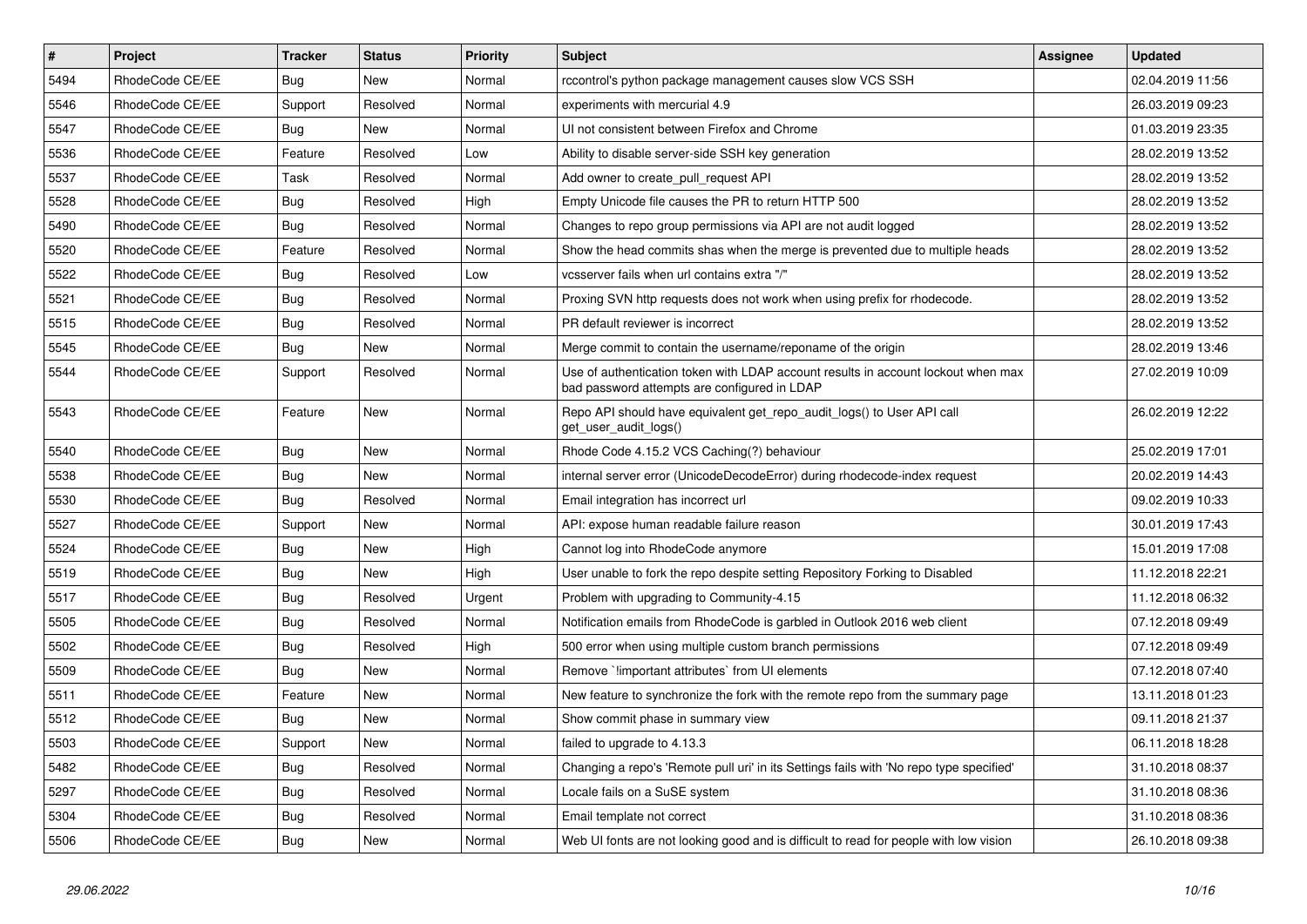| $\vert$ # | Project         | Tracker    | <b>Status</b> | <b>Priority</b> | Subject                                                                                                    | Assignee | <b>Updated</b>   |
|-----------|-----------------|------------|---------------|-----------------|------------------------------------------------------------------------------------------------------------|----------|------------------|
| 5504      | RhodeCode CE/EE | Feature    | New           | Normal          | Buttons to copy commit hash and to expand the commit message in the repo<br>summary view                   |          | 26.10.2018 00:59 |
| 5500      | RhodeCode CE/EE | Bug        | New           | Normal          | How to enable/set "RC_SKIP_HOOKS" to disable svn hooks?                                                    |          | 02.10.2018 07:45 |
| 5499      | RhodeCode CE/EE | Support    | New           | Normal          | ERROR [celery.worker.consumer.consumer] consumer: Cannot connect                                           |          | 11.09.2018 08:39 |
| 5495      | RhodeCode CE/EE | Support    | New           | Normal          | Idap to crowd users_groups sync source                                                                     |          | 10.09.2018 22:09 |
| 5497      | RhodeCode CE/EE | Support    | New           | Normal          | hg push hangs                                                                                              |          | 30.08.2018 22:15 |
| 4044      | RhodeCode CE/EE | Feature    | Resolved      | Normal          | <b>Branch permissions</b>                                                                                  |          | 30.08.2018 09:48 |
| 5468      | RhodeCode CE/EE | Support    | New           | Normal          | Check logic for updating last commit for repository groups                                                 |          | 30.08.2018 09:47 |
| 5491      | RhodeCode CE/EE | Support    | New           | Urgent          | Upgrade RhodeCode Community + VCSSERVER from 4.10.4 to 4.12.4, pull request<br>stop working with reviewers |          | 30.08.2018 09:47 |
| 5461      | RhodeCode CE/EE | Bug        | Resolved      | Normal          | Changes to user group permissions via API are not audit logged                                             |          | 30.08.2018 09:47 |
| 5496      | RhodeCode CE/EE | Support    | New           | Normal          | database migration 4.11.6 mysql to 4.12.4 postgres                                                         |          | 27.08.2018 21:17 |
| 5492      | RhodeCode CE/EE | <b>Bug</b> | New           | Normal          | VCSServer + SVN 1.10                                                                                       |          | 26.07.2018 15:01 |
| 5489      | RhodeCode CE/EE | <b>Bug</b> | Resolved      | High            | grant_user_permission_to_repo_group API call fails to set permissions on child<br>repos                    |          | 11.07.2018 09:57 |
| 5462      | RhodeCode CE/EE | Bug        | New           | Normal          | create repo api fails with celery enabled                                                                  |          | 10.07.2018 17:49 |
| 5484      | RhodeCode CE/EE | Support    | New           | Normal          | Setting up ssh, remote hg not found                                                                        |          | 06.07.2018 23:41 |
| 5460      | RhodeCode CE/EE | Bug        | New           | Low             | Repo creation stuck when remote clone returns partial http code 500                                        |          | 06.07.2018 19:14 |
| 5187      | RhodeCode CE/EE | Feature    | Resolved      | Normal          | changelog dynamic loading of commits                                                                       |          | 12.06.2018 12:31 |
| 4089      | RhodeCode CE/EE | <b>Bug</b> | Resolved      | Normal          | svn repository does not exist                                                                              |          | 12.06.2018 12:29 |
| 5475      | RhodeCode CE/EE | <b>Bug</b> | New           | Normal          | Unable to locate user in OpenLDAP directory via Idaps                                                      |          | 08.06.2018 20:06 |
| 5471      | RhodeCode CE/EE | <b>Bug</b> | New           | Normal          | Webhook integration failing: need more than 3 values to unpack                                             |          | 01.06.2018 02:26 |
| 5444      | RhodeCode CE/EE | Bug        | Resolved      | Normal          | Error while creating a pull request on a Mercurial repository                                              |          | 17.04.2018 22:29 |
| 3364      | RhodeCode CE/EE | Support    | New           | High            | Allow Specifying the Commit Message for Pull Request Merges                                                |          | 17.04.2018 21:51 |
| 5391      | RhodeCode CE/EE | Task       | Resolved      | High            | Secure Email change                                                                                        |          | 17.04.2018 21:50 |
| 4290      | RhodeCode CE/EE | Task       | New           | Normal          | Allow to transplant the review status to merged commits                                                    |          | 17.04.2018 21:50 |
| 4109      | RhodeCode CE/EE | <b>Bug</b> | New           | Normal          | [files] The "switch to commit" widget is broken after using browser back button                            |          | 17.04.2018 21:50 |
| 4045      | RhodeCode CE/EE | Task       | New           | Normal          | File permissions                                                                                           |          | 17.04.2018 21:49 |
| 5457      | RhodeCode CE/EE | Bug        | Resolved      | Normal          | Internal server error on full-text search settings page with Elasticsearch                                 |          | 16.04.2018 09:08 |
| 5414      | RhodeCode CE/EE | <b>Bug</b> | New           | High            | When Opening New Pull Request, Target Revision Default Is Undesireable                                     |          | 11.04.2018 23:20 |
| 5371      | RhodeCode CE/EE | Bug        | New           | Normal          | Comment times in Pull Requests are off by 1 day                                                            |          | 10.04.2018 15:11 |
| 5412      | RhodeCode CE/EE | <b>Bug</b> | Resolved      | Normal          | Webhook for "pullrequest commented" event returns incomplete data                                          |          | 27.02.2018 18:00 |
| 2844      | RhodeCode CE/EE | Task       | New           | Normal          | Update Bcrypt to a maintained version                                                                      |          | 17.02.2018 20:37 |
| 5436      | RhodeCode CE/EE | Bug        | Resolved      | High            | Unable To Open Pull Request in 4.11.2                                                                      |          | 14.02.2018 11:14 |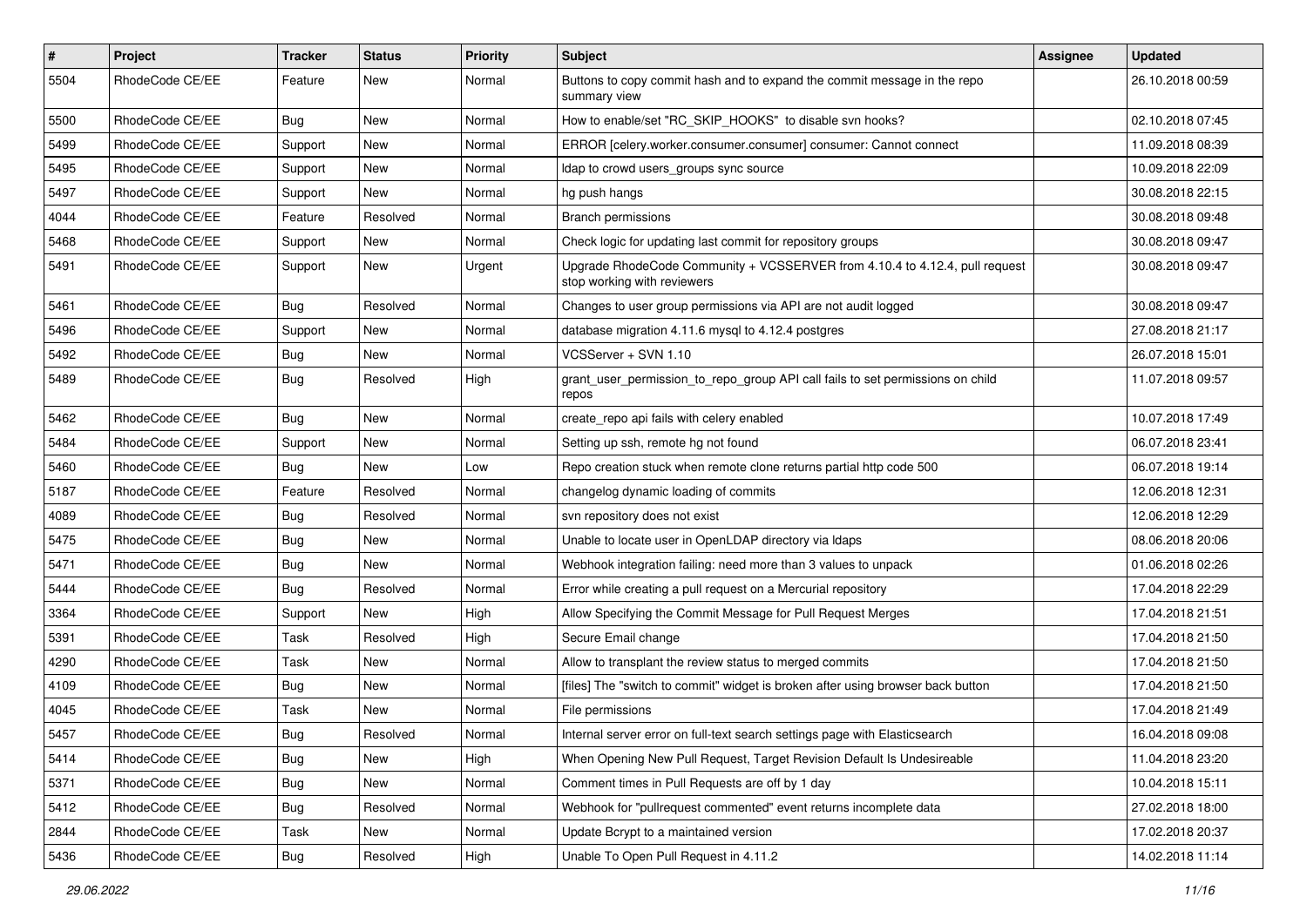| $\vert$ # | <b>Project</b>  | <b>Tracker</b> | <b>Status</b> | <b>Priority</b> | <b>Subject</b>                                                                                                                                                                       | Assignee | <b>Updated</b>   |
|-----------|-----------------|----------------|---------------|-----------------|--------------------------------------------------------------------------------------------------------------------------------------------------------------------------------------|----------|------------------|
| 5433      | RhodeCode CE/EE | <b>Bug</b>     | Resolved      | High            | RhodeCode Community 4.11 doesn't handle HG largefiles extension                                                                                                                      |          | 01.02.2018 20:08 |
| 5410      | RhodeCode CE/EE | <b>Bug</b>     | New           | Normal          | After converting to CE, we get the following error when trying to view some repos in<br>the UI: "UnicodeDecodeError: 'ascii' codec can't decode byte" (full error in<br>Description) |          | 25.01.2018 20:45 |
| 5202      | RhodeCode CE/EE | Task           | Resolved      | Normal          | run git gc and git repack on GIT repos when we have a scheduler via celery in<br>pyramid                                                                                             |          | 04.12.2017 20:49 |
| 5406      | RhodeCode CE/EE | Bug            | New           | Normal          | <b>Installer Fails</b>                                                                                                                                                               |          | 01.12.2017 11:52 |
| 5405      | RhodeCode CE/EE | Bug            | <b>New</b>    | Normal          | Add repository from UI leads to HTTP/404                                                                                                                                             |          | 28.11.2017 11:39 |
| 5404      | RhodeCode CE/EE | Task           | <b>New</b>    | Normal          | Add an option to detach review rules when deleting an user                                                                                                                           |          | 22.11.2017 11:23 |
| 4169      | RhodeCode CE/EE | Task           | Resolved      | Normal          | re-architecture celery support                                                                                                                                                       |          | 17.11.2017 19:21 |
| 5400      | RhodeCode CE/EE | Task           | New           | Normal          | User group - subgroup support                                                                                                                                                        |          | 06.11.2017 22:00 |
| 5316      | RhodeCode CE/EE | Feature        | In Progress   | Normal          | UI should provide checkout URL for a SVN path                                                                                                                                        |          | 06.11.2017 21:59 |
| 5396      | RhodeCode CE/EE | Feature        | Resolved      | Normal          | Merge state with shadow repo should be created during pull request                                                                                                                   |          | 12.10.2017 21:57 |
| 5394      | RhodeCode CE/EE | Support        | New           | Normal          | SVN to Git / Mercurial Migration                                                                                                                                                     |          | 03.10.2017 09:29 |
| 5289      | RhodeCode CE/EE | Feature        | <b>New</b>    | High            | Ability to Upload/Replace a file using the UI                                                                                                                                        |          | 22.09.2017 10:29 |
| 4051      | RhodeCode CE/EE | Task           | New           | Normal          | [ux, renderering] Consistent formatting on text fields.                                                                                                                              |          | 22.09.2017 10:27 |
| 1457      | RhodeCode CE/EE | Feature        | <b>New</b>    | Normal          | add allow permissions inheritance on repo groups                                                                                                                                     |          | 22.09.2017 10:27 |
| 4299      | RhodeCode CE/EE | Task           | <b>New</b>    | Normal          | TEMPLATE repo groups                                                                                                                                                                 |          | 22.09.2017 10:26 |
| 5203      | RhodeCode CE/EE | Task           | Resolved      | Normal          | optimise large repos speed                                                                                                                                                           |          | 08.09.2017 16:10 |
| 5380      | RhodeCode CE/EE | Bug            | Resolved      | Normal          | repo commits pageintion error                                                                                                                                                        |          | 06.09.2017 19:16 |
| 5381      | RhodeCode CE/EE | Bug            | Resolved      | Normal          | Email integration changeset links invalid                                                                                                                                            |          | 06.09.2017 12:29 |
| 5379      | RhodeCode CE/EE | <b>Bug</b>     | Resolved      | Normal          | Journal RSS feed errors                                                                                                                                                              |          | 01.09.2017 16:40 |
| 5343      | RhodeCode CE/EE | Task           | Resolved      | Normal          | SSH key management and SSH support                                                                                                                                                   |          | 18.08.2017 23:50 |
| 5376      | RhodeCode CE/EE | Bug            | Resolved      | Normal          | error: pretxnchangegroup.acl hook failed: acl: user "" denied on branch "default"                                                                                                    |          | 16.08.2017 19:45 |
| 5375      | RhodeCode CE/EE | Support        | Resolved      | Normal          | How do I configure "Go to" to just search repository names?                                                                                                                          |          | 16.08.2017 18:00 |
| 5337      | RhodeCode CE/EE | Bug            | Resolved      | Normal          | Possible memory leak after few Git Pull Requests                                                                                                                                     |          | 08.08.2017 13:08 |
| 4312      | RhodeCode CE/EE | Task           | New           | Normal          | Storage location changes                                                                                                                                                             |          | 11.07.2017 13:31 |
| 5269      | RhodeCode CE/EE | Support        | New           | Normal          | Upgrade from RC EE 3.7.1 to RC EE 4.x                                                                                                                                                |          | 29.06.2017 19:36 |
| 5321      | RhodeCode CE/EE | Feature        | Resolved      | Normal          | Audit logs                                                                                                                                                                           |          | 21.06.2017 12:49 |
| 4207      | RhodeCode CE/EE | Feature        | Resolved      | Normal          | Support for obsolescence markers in changelog UI                                                                                                                                     |          | 19.05.2017 16:14 |
| 5225      | RhodeCode CE/EE | Task           | Resolved      | Normal          | add tag of author/contribitor to comments                                                                                                                                            |          | 11.05.2017 11:10 |
| 5265      | RhodeCode CE/EE | Task           | Resolved      | Normal          | Enable phases support                                                                                                                                                                |          | 11.05.2017 11:10 |
| 5278      | RhodeCode CE/EE | Feature        | New           | Normal          | Require support for git repositories of the form git://                                                                                                                              |          | 13.04.2017 15:20 |
| 5277      | RhodeCode CE/EE | <b>Bug</b>     | Resolved      | Normal          | table id=user list table - Ajax error                                                                                                                                                |          | 13.04.2017 01:04 |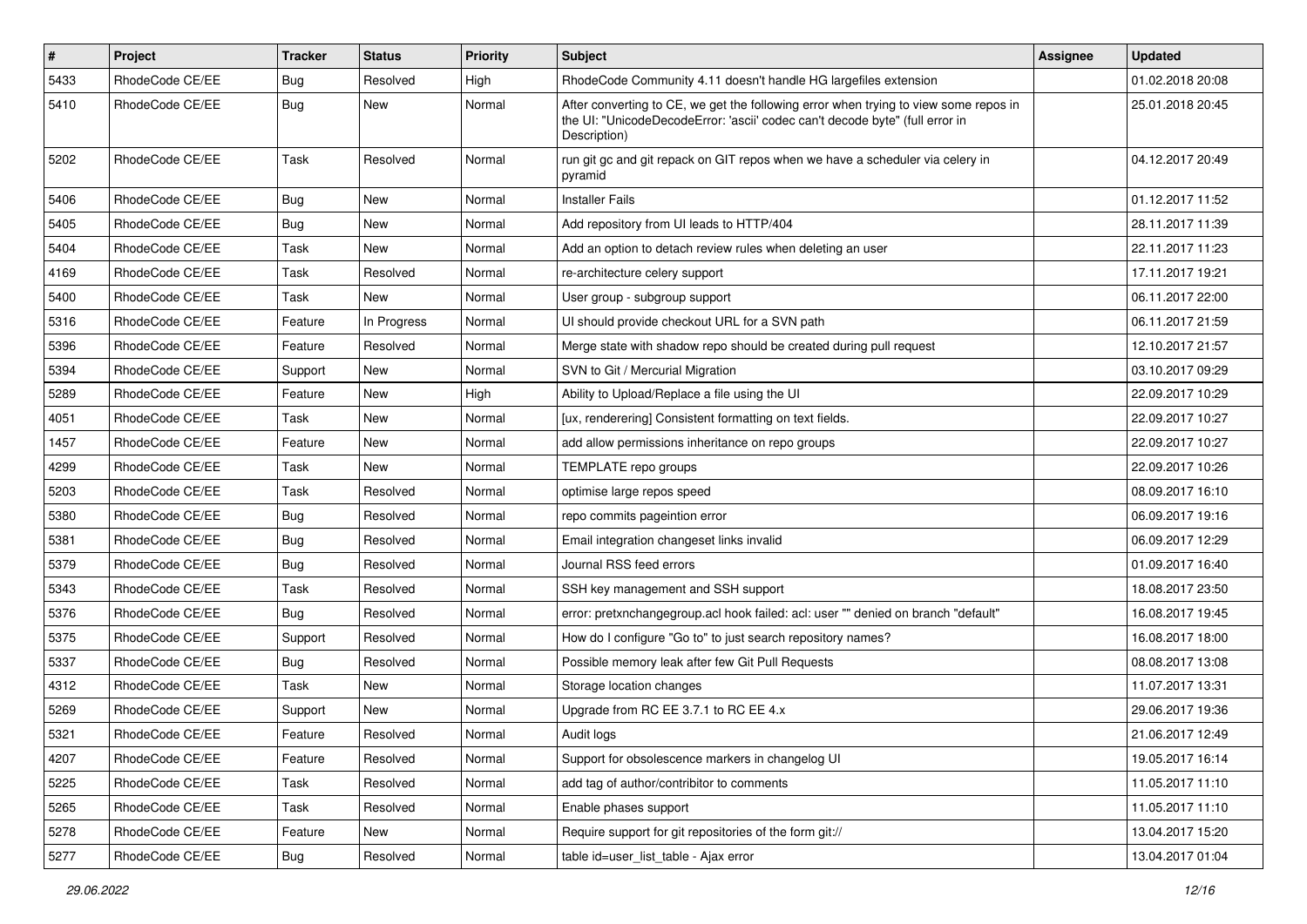| $\sharp$ | Project         | <b>Tracker</b> | <b>Status</b> | Priority | <b>Subject</b>                                                                  | <b>Assignee</b> | <b>Updated</b>   |
|----------|-----------------|----------------|---------------|----------|---------------------------------------------------------------------------------|-----------------|------------------|
| 5259     | RhodeCode CE/EE | Bug            | Resolved      | Normal   | user-journal storage changes                                                    |                 | 12.04.2017 00:04 |
| 5273     | RhodeCode CE/EE | Feature        | <b>New</b>    | Normal   | Comment status                                                                  |                 | 07.04.2017 13:10 |
| 5271     | RhodeCode CE/EE | Feature        | New           | Normal   | Private comments                                                                |                 | 07.04.2017 12:01 |
| 5266     | RhodeCode CE/EE | Bug            | Resolved      | Normal   | Validate if changes in target branches get's propagated on Pull request updates |                 | 05.04.2017 18:10 |
| 5255     | RhodeCode CE/EE | Support        | New           | Normal   | I can't access issues created by me from mail                                   |                 | 04.04.2017 11:28 |
| 4306     | RhodeCode CE/EE | Bug            | Resolved      | Normal   | Issue to push file with character # on a SVN                                    |                 | 03.04.2017 16:44 |
| 2817     | RhodeCode CE/EE | Feature        | Resolved      | Normal   | Make largefiles downloadable from the interface                                 |                 | 27.03.2017 14:04 |
| 4235     | RhodeCode CE/EE | Task           | Resolved      | High     | Support GIT LFS server                                                          |                 | 23.03.2017 17:24 |
| 5256     | RhodeCode CE/EE | Feature        | <b>New</b>    | Normal   | Last repository access time.                                                    |                 | 23.03.2017 16:34 |
| 5235     | RhodeCode CE/EE | Task           | Resolved      | Normal   | relative image support                                                          |                 | 10.03.2017 23:37 |
| 5227     | RhodeCode CE/EE | Bug            | <b>New</b>    | Normal   | 400 during a svn checkout, file with special chars                              |                 | 23.02.2017 17:43 |
| 5221     | RhodeCode CE/EE | Task           | Resolved      | Normal   | Missing comment type in emails                                                  |                 | 19.02.2017 21:46 |
| 5218     | RhodeCode CE/EE | Bug            | New           | Normal   | 500 when forking repository, when using special chars in password.              |                 | 19.02.2017 21:46 |
| 5213     | RhodeCode CE/EE | Bug            | Resolved      | Normal   | Fixing Apache Proxy timeout issues                                              |                 | 14.02.2017 09:44 |
| 4274     | RhodeCode CE/EE | Bug            | Resolved      | Normal   | 500 error when push big objects                                                 |                 | 13.02.2017 19:53 |
| 5210     | RhodeCode CE/EE | Bug            | Resolved      | Normal   | webook problems                                                                 |                 | 13.02.2017 19:43 |
| 5207     | RhodeCode CE/EE | Task           | Resolved      | Low      | Release 4.6.1                                                                   |                 | 13.02.2017 18:04 |
| 5201     | RhodeCode CE/EE | Task           | Resolved      | Normal   | API: implement describe-methods                                                 |                 | 13.02.2017 15:57 |
| 5198     | RhodeCode CE/EE | Task           | Resolved      | Normal   | remove pyro4 from enterprise                                                    |                 | 07.02.2017 19:28 |
| 1404     | RhodeCode CE/EE | Bug            | Resolved      | Normal   | clone of really huge git repo (4gb) causes pyro to explode                      |                 | 07.02.2017 14:52 |
| 5184     | RhodeCode CE/EE | Task           | Resolved      | Normal   | bump pyramid to 1.7.X                                                           |                 | 06.02.2017 21:50 |
| 5164     | RhodeCode CE/EE | Bug            | Resolved      | Normal   | non-web calls are leaking session objects                                       |                 | 13.01.2017 01:30 |
| 4678     | RhodeCode CE/EE | Task           | Resolved      | Normal   | Release 4.5.2                                                                   |                 | 19.12.2016 17:32 |
| 4677     | RhodeCode CE/EE | Support        | Resolved      | High     | API get_repo_refs not working?                                                  |                 | 19.12.2016 11:46 |
| 4676     | RhodeCode CE/EE | Bug            | Resolved      | Normal   | Some admin passwords can make installation fail                                 |                 | 16.12.2016 16:16 |
| 4675     | RhodeCode CE/EE | <b>Bug</b>     | Resolved      | Normal   | Disk free inodes are displayed incorrectly                                      |                 | 13.12.2016 22:41 |
| 4283     | RhodeCode CE/EE | Task           | Resolved      | Normal   | bump whoosh to 2.7.4 release                                                    |                 | 13.12.2016 21:08 |
| 4666     | RhodeCode CE/EE | Task           | Resolved      | Normal   | Bump git and mercurial to latest versions                                       |                 | 02.12.2016 19:01 |
| 4669     | RhodeCode CE/EE | Task           | New           | Normal   | disable pytest sugar on nix-build                                               |                 | 01.12.2016 12:52 |
| 4304     | RhodeCode CE/EE | Bug            | Resolved      | High     | Search: Internal Server Error                                                   |                 | 26.11.2016 16:26 |
| 4305     | RhodeCode CE/EE | Task           | Resolved      | Normal   | Meta-tagging could be excluded from limit                                       |                 | 09.11.2016 19:27 |
| 4303     | RhodeCode CE/EE | Support        | New           | Normal   | rhodecode instance                                                              |                 | 08.11.2016 16:32 |
| 4003     | RhodeCode CE/EE | Task           | Resolved      | Normal   | User personal repository groups improvements                                    |                 | 07.11.2016 16:12 |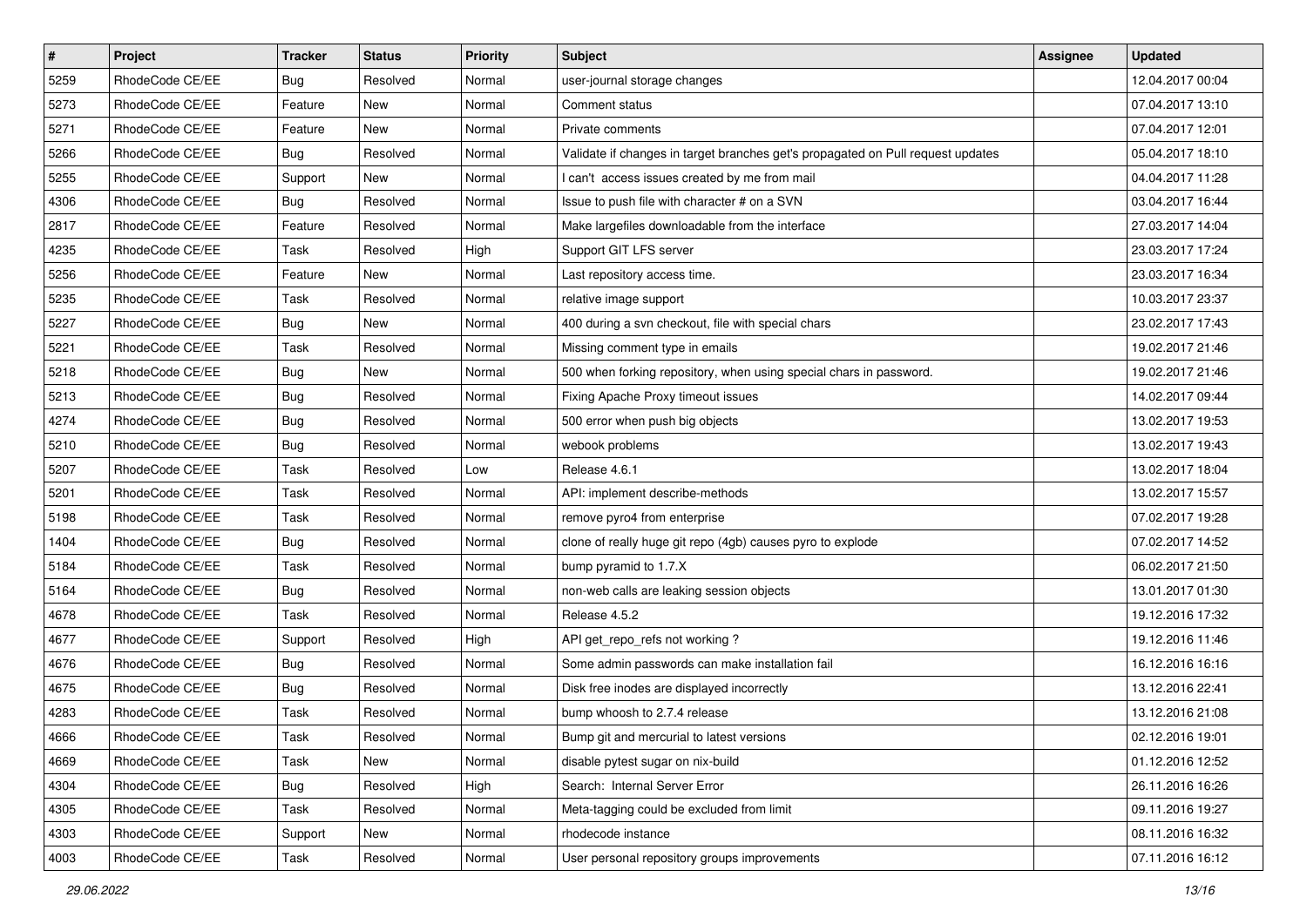| $\overline{\boldsymbol{H}}$ | Project         | <b>Tracker</b> | <b>Status</b> | Priority | Subject                                                                                                            | <b>Assignee</b> | <b>Updated</b>   |
|-----------------------------|-----------------|----------------|---------------|----------|--------------------------------------------------------------------------------------------------------------------|-----------------|------------------|
| 4301                        | RhodeCode CE/EE | Feature        | New           | Normal   | [API] toggle force password reset in api for Idap users                                                            |                 | 28.10.2016 15:43 |
| 4285                        | RhodeCode CE/EE | Bug            | <b>New</b>    | Normal   | Intermittent error while trying to create or fork a repository                                                     |                 | 17.10.2016 22:42 |
| 4266                        | RhodeCode CE/EE | Bug            | Resolved      | Normal   | Error 500 on integrations page after setting up Webhook                                                            |                 | 17.10.2016 15:35 |
| 4108                        | RhodeCode CE/EE | Task           | Resolved      | Normal   | Release 4.2.2                                                                                                      |                 | 14.10.2016 13:08 |
| 4272                        | RhodeCode CE/EE | Feature        | <b>New</b>    | Normal   | Better SPAM protection                                                                                             |                 | 12.10.2016 11:14 |
| 4252                        | RhodeCode CE/EE | Support        | New           | Normal   | Backup & Recovery                                                                                                  |                 | 07.10.2016 19:47 |
| 4255                        | RhodeCode CE/EE | Bug            | New           | Normal   | [translation, i18n] translation not being applied to integrations pages                                            |                 | 30.09.2016 15:56 |
| 4206                        | RhodeCode CE/EE | Bug            | Resolved      | High     | Error creating SVN groups                                                                                          |                 | 15.09.2016 13:24 |
| 4227                        | RhodeCode CE/EE | Support        | Resolved      | Normal   | VBScript files detected as text/plain - no syntax highlighting                                                     |                 | 14.09.2016 22:38 |
| 4226                        | RhodeCode CE/EE | Feature        | <b>New</b>    | Normal   | [settings, system info] add VCS and Channelstream status to System Info                                            |                 | 14.09.2016 16:45 |
| 4192                        | RhodeCode CE/EE | Feature        | Resolved      | Normal   | [ce, ee] slack/hipchat integrations group commits by branch pushed                                                 |                 | 09.09.2016 19:01 |
| 4151                        | RhodeCode CE/EE | Task           | Resolved      | Normal   | [packaging] Subversion to current 1.9.X                                                                            |                 | 09.09.2016 10:18 |
| 4222                        | RhodeCode CE/EE | Feature        | New           | Normal   | Configurable detection of READMEs                                                                                  |                 | 09.09.2016 10:05 |
| 4216                        | RhodeCode CE/EE | Task           | New           | Normal   | [ux, renderers] implement consistent rendering for text fields                                                     |                 | 06.09.2016 11:46 |
| 4166                        | RhodeCode CE/EE | Bug            | Resolved      | Urgent   | [ce] Rhodecode crashing after MySQL error                                                                          |                 | 23.08.2016 23:35 |
| 4140                        | RhodeCode CE/EE | Task           | Resolved      | Normal   | Check middleware chain status, and Verify that special middleware is catching<br>exceptions correctly              |                 | 23.08.2016 12:13 |
| 4191                        | RhodeCode CE/EE | Feature        | <b>New</b>    | Normal   | Add custom Image logo option to header                                                                             |                 | 22.08.2016 14:49 |
| 4189                        | RhodeCode CE/EE | <b>Bug</b>     | New           | Normal   | [tests, git] count of commit ids is different for git than hg when comparing remote                                |                 | 22.08.2016 12:34 |
| 4190                        | RhodeCode CE/EE | Bug            | New           | Normal   | [tests] fix or remove rst xss inline test                                                                          |                 | 22.08.2016 12:15 |
| 4188                        | RhodeCode CE/EE | Bug            | <b>New</b>    | Normal   | [tests, svn] changeset tests produce different results for svn                                                     |                 | 22.08.2016 09:54 |
| 4182                        | RhodeCode CE/EE | Feature        | <b>New</b>    | Normal   | add direct link from notification to corresponding PR                                                              |                 | 19.08.2016 12:35 |
| 4116                        | RhodeCode CE/EE | <b>Bug</b>     | New           | High     | [ee] Starting EE or running paster commands like setup-rhodecode does not work<br>without setting LC_ALL properly. |                 | 18.08.2016 21:03 |
| 4163                        | RhodeCode CE/EE | Task           | New           | Normal   | [ce, ee] celery refactor + upgrade                                                                                 |                 | 15.08.2016 12:32 |
| 2264                        | RhodeCode CE/EE | Bug            | Resolved      | Normal   | New user password change doesn't actually require a password change.                                               |                 | 12.08.2016 16:01 |
| 3967                        | RhodeCode CE/EE | Support        | In Progress   | Normal   | Server 500 error                                                                                                   |                 | 11.08.2016 13:39 |
| 3923                        | RhodeCode CE/EE | Bug            | New           | Normal   | odd exception on running internal-code                                                                             |                 | 09.08.2016 10:54 |
| 4154                        | RhodeCode CE/EE | Bug            | New           | Low      | [ce, ee] user register via github captcha                                                                          |                 | 05.08.2016 22:51 |
| 4144                        | RhodeCode CE/EE | Feature        | New           | Normal   | [ux] improve enable/disable of notifications                                                                       |                 | 02.08.2016 17:19 |
| 3022                        | RhodeCode CE/EE | Bug            | New           | Normal   | SVN support with repositories groups                                                                               |                 | 26.07.2016 18:25 |
| 3504                        | RhodeCode CE/EE | Task           | In Progress   | Normal   | [routing] Move static assets under a common prefix                                                                 |                 | 19.07.2016 12:27 |
| 4081                        | RhodeCode CE/EE | Support        | Resolved      | Normal   | Receiving server 500 error when trying to clone repo from windows client using<br>eclipse                          |                 | 12.07.2016 14:30 |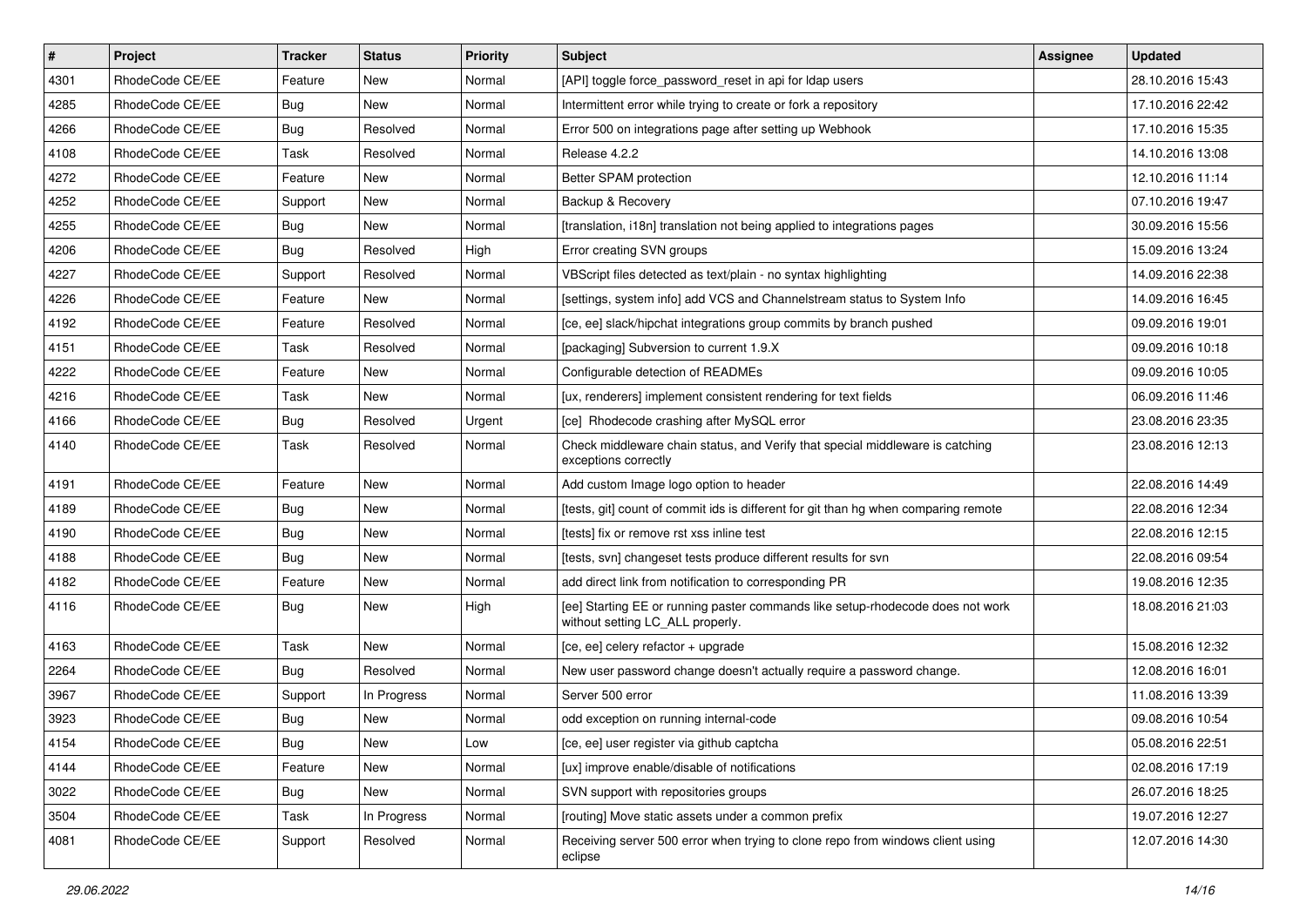| $\pmb{\#}$ | Project         | <b>Tracker</b> | <b>Status</b> | <b>Priority</b> | <b>Subject</b>                                                                                | <b>Assignee</b> | <b>Updated</b>   |
|------------|-----------------|----------------|---------------|-----------------|-----------------------------------------------------------------------------------------------|-----------------|------------------|
| 2744       | RhodeCode CE/EE | Task           | Resolved      | Normal          | Deprecating Internet Explorer                                                                 |                 | 06.07.2016 12:04 |
| 3999       | RhodeCode CE/EE | Feature        | Resolved      | Normal          | Add `send account information` to user creation page                                          |                 | 28.06.2016 15:22 |
| 4040       | RhodeCode CE/EE | Bug            | New           | Low             | [ce, ee] logout when logged out causes 403 Cross-site request forgery detected                |                 | 23.06.2016 13:40 |
| 3486       | RhodeCode CE/EE | Feature        | <b>New</b>    | Normal          | expose origin of permission in perm dict for users                                            |                 | 06.06.2016 10:54 |
| 3980       | RhodeCode CE/EE | Feature        | <b>New</b>    | Normal          | Add CI engine                                                                                 |                 | 05.06.2016 21:32 |
| 3979       | RhodeCode CE/EE | Feature        | New           | Normal          | Add kanban board                                                                              |                 | 05.06.2016 21:20 |
| 3978       | RhodeCode CE/EE | Feature        | New           | Normal          | Add bug tracker                                                                               |                 | 05.06.2016 21:20 |
| 3977       | RhodeCode CE/EE | Feature        | New           | Normal          | Wiki                                                                                          |                 | 05.06.2016 21:11 |
| 3963       | RhodeCode CE/EE | Bug            | <b>New</b>    | Normal          | [ce] Getting a newly added repo via remap/rescan via api gives no data                        |                 | 27.05.2016 05:02 |
| 148        | RhodeCode CE/EE | Feature        | <b>New</b>    | Normal          | [comments] Add per file and multiline comments in a changeset                                 |                 | 25.05.2016 10:20 |
| 3956       | RhodeCode CE/EE | Bug            | New           | Normal          | [ce] - svn commit with all 'None' properties (author, message, etc.)                          |                 | 23.05.2016 17:22 |
| 3939       | RhodeCode CE/EE | Bug            | New           | Normal          | [ux] changelog filter blank after going back in browser                                       |                 | 18.05.2016 14:50 |
| 3922       | RhodeCode CE/EE | Bug            | New           | Normal          | svn backend returns different diff to git/hg backends                                         |                 | 11.05.2016 14:29 |
| 3615       | RhodeCode CE/EE | Bug            | <b>New</b>    | Low             | (OperationalError) too many SQL variables on admin journal page                               |                 | 06.05.2016 11:45 |
| 3555       | RhodeCode CE/EE | Bug            | Resolved      | Normal          | Then disabled repo location change the panel should explicitly state that it's disabled       |                 | 25.04.2016 10:34 |
| 3239       | RhodeCode CE/EE | Task           | Resolved      | Normal          | Catch all route for repo page or repo group page is always executing checks for<br>every page |                 | 21.04.2016 11:30 |
| 2539       | RhodeCode CE/EE | Feature        | Feedback      | Normal          | Recursive deletion of resources                                                               |                 | 20.04.2016 08:52 |
| 3472       | RhodeCode CE/EE | Feature        | New           | Normal          | Expose unified hooks that can be used in SSH backend                                          |                 | 14.04.2016 17:54 |
| 3484       | RhodeCode CE/EE | Task           | New           | Normal          | oauth: reduce required permissions for 3rd party                                              |                 | 13.04.2016 12:33 |
| 3460       | RhodeCode CE/EE | Feature        | <b>New</b>    | Normal          | [ux, frontend] hide "show more" button when there is nothing more to show                     |                 | 11.04.2016 13:37 |
| 3455       | RhodeCode CE/EE | Feature        | <b>New</b>    | Normal          | [ux] commit message search should render entire commit message                                |                 | 07.04.2016 17:50 |
| 3441       | RhodeCode CE/EE | Bug            | <b>New</b>    | Normal          | [ux] clicking on line in file view scrolls to that line                                       |                 | 05.04.2016 13:35 |
| 3373       | RhodeCode CE/EE | Feature        | New           | Normal          | Allow to create Bookmarks and Branches from UI                                                |                 | 05.04.2016 09:21 |
| 3440       | RhodeCode CE/EE | Feature        | New           | Normal          | [design, ux] mock-up user interface for adding a branch/bookmark                              |                 | 05.04.2016 09:21 |
| 3357       | RhodeCode CE/EE | Bug            | Resolved      | Normal          | switch to sometimes fails to load files metadata                                              |                 | 30.03.2016 10:56 |
| 3382       | RhodeCode CE/EE | Bug            | New           | Normal          | download superrepo with subrepos                                                              |                 | 25.03.2016 01:30 |
| 3377       | RhodeCode CE/EE | Task           | New           | Normal          | extra fields types extensions                                                                 |                 | 24.03.2016 15:23 |
| 3376       | RhodeCode CE/EE | Task           | New           | Normal          | Repo action plugins                                                                           |                 | 24.03.2016 15:21 |
| 3362       | RhodeCode CE/EE | Task           | New           | Normal          | auth-plugins, indicate visually that plugin is turned on but NOT enabled                      |                 | 22.03.2016 19:03 |
| 3351       | RhodeCode CE/EE | <b>Bug</b>     | New           | Normal          | Duplicate IP whitelist entry shows error flash                                                |                 | 21.03.2016 15:54 |
| 2882       | RhodeCode CE/EE | Feature        | New           | Normal          | Bulk comment submit                                                                           |                 | 17.03.2016 17:50 |
| 3334       | RhodeCode CE/EE | Bug            | New           | Normal          | Attempt to edit .coveragerc through the online file editor                                    |                 | 17.03.2016 13:49 |